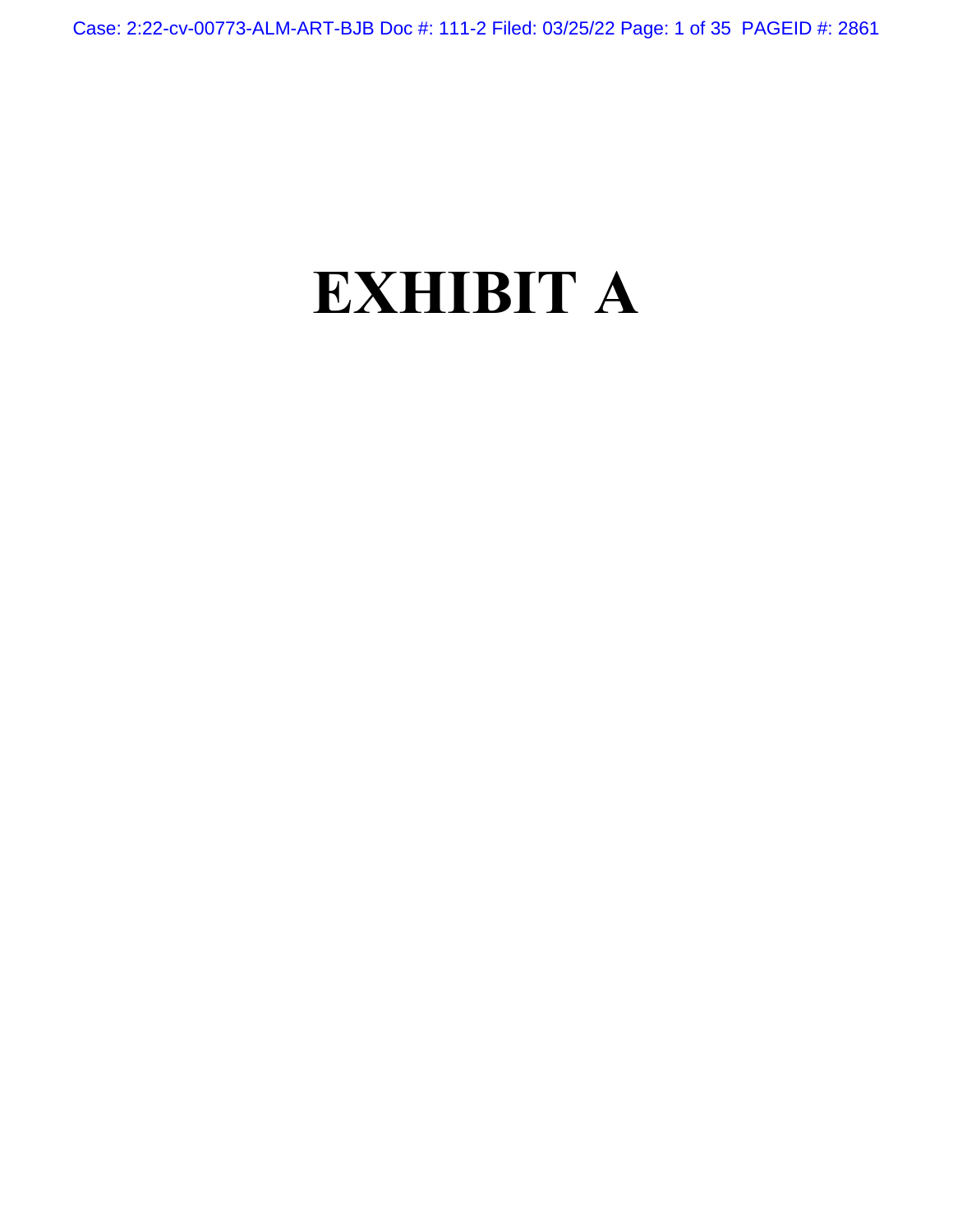# **redistricting03232022.mp4**

**Speaker Cupp** [00:00:07] We'll have a start with a roll call,

**Clerk** [00:00:11] co-chair, speaker Cupp (present)

**Clerk** [00:00:13] co-chair, Senator Sykes (present), Governor DeWine (here) Auditor Faber (yes), President, Huffman (here), Secretary LaRose (here) Leader Russo (here). Mr. Co-Chair. A quorum is present.

**Speaker Cupp** [00:00:25] We do have a full attendance of the commission. In your folders are the minutes from the last meeting, which was March 22nd, 2022. Is there a motion to accept the minutes

**Co Chair Sykes** [00:00:39] I so move

**Speaker Cupp** [00:00:41] It's been moved is there a second? (All right). Been moved and seconded that the minutes be approved are there any objections or amendments to the minutes? I see none. The minutes are accepted without objection. At this time we have some budget items to take care of. Pay some bills. I would. We have a bill for \$7500 to the Calper [?] Corporation for Aptitude Licenses and three thousand fifty nine dollars and eighty seven cents to Micro Center for computer equipment. I would move that the commission approve payment for these expenses.

**Co Chair Sykes** [00:01:23] I would second,.

**Speaker Cupp** [00:01:24] And there's a second. Is there any discussion or are there any objections? Hearing none the motion to be approved without objection. it's in here. Is this in the folders? All right. So to provide an update on the federal mediators in your package, you'll find a letter from Chief Judge Sutton on the two, addressed to the two co-chairs, formalizing our engagement of the mediation services of the six Federal Circuit. Are there any questions on that before we move to the next item of business?

**Co Chair Sykes** [00:02:31] One update and the mediators are here, of course, but they are also starting to reach out to each member of the commission, initially with an interview, so they may or will be in contact with each member at your convenience to start the process.

**Speaker Cupp** [00:02:59] We also have with us this evening the two independent map drawers, and I would like to welcome both of you to come to the podium for a few moments and introduce yourselves and be entertained by the commission if they have questions. No, that's not quite the right way.

**Michael McDonald** [00:03:22] Hello, I'm Michael McDonald, I'm a professor at the University of Florida.

**Doug Johnson** [00:03:26] And I'm Doug Johnson from the National Demographics.

**Speaker Cupp** [00:03:30] We appreciate both of you being able to come here on relatively short notice. Thank you. Are there any questions or things anybody wants to address to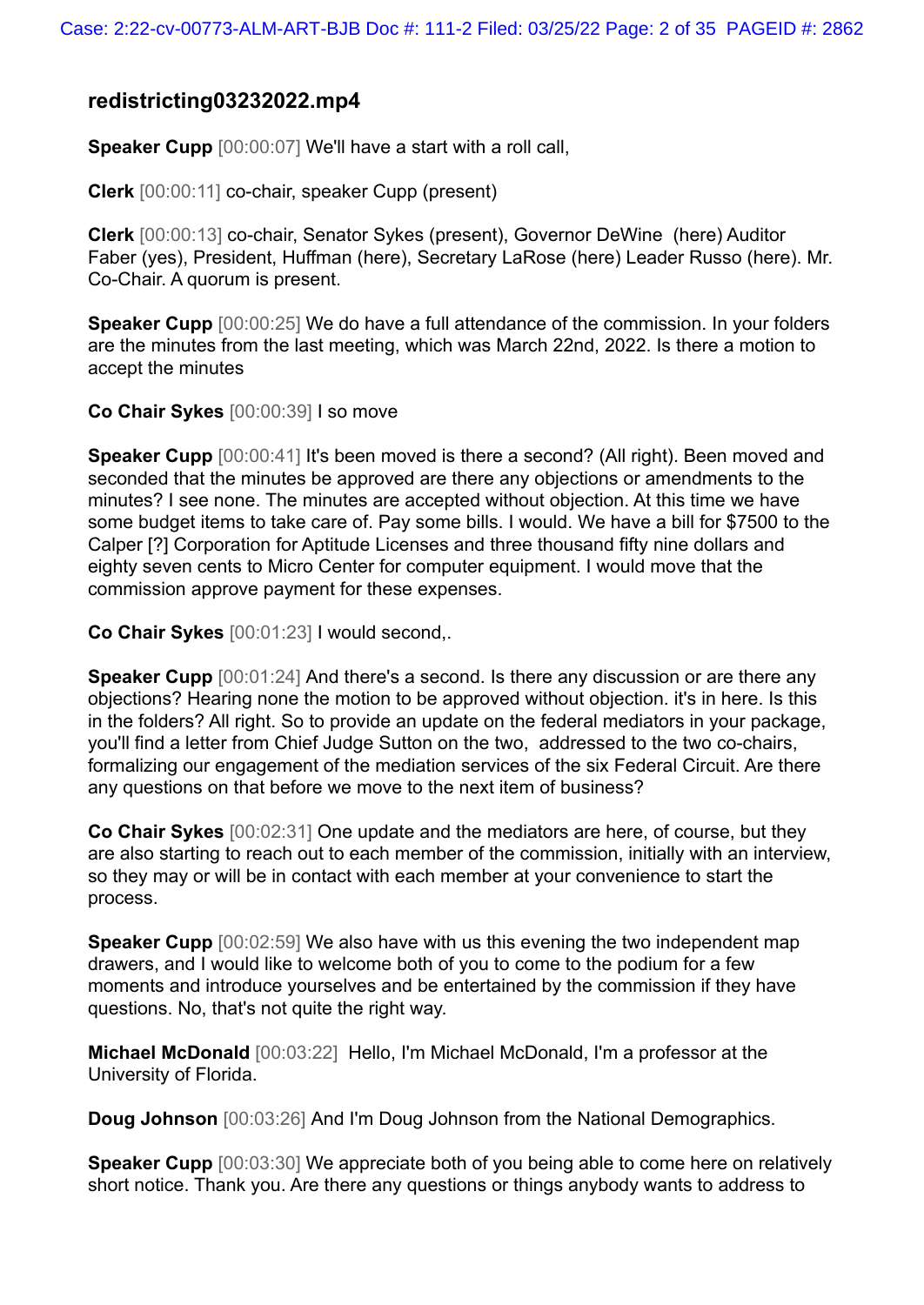the two experts here? All right, I guess that was pretty short, so thank you. All right. So it seems to me the next item would be discussing the ground rules and instructions for the the map drawers. Chair recognizes Senator Huffman.

**President Huffman** [00:04:11] Thank you, Mr. Co-Chair. Distributed earlier today was a set of 18 proposed ground rules. These are things to help facilitate, both for the independent map makers and the staff, the public to try to allow this process to move along in a in a smooth way, unequivocal way allow decisions to be made. And I think those these have been already seen and reviewed and commented upon. We have a list of proposed amendments or changes to them, and I'm not sure who's proposing those, but we'll find out shortly. And so I would move that these rules be adopted by the commission for the purposes of the next several days to allow the mapmaking process to go forward.

**Speaker Cupp** [00:05:10] So there's a motion made to adopt these rules as the rules for guiding and directing, I guess more than guiding the the mapmakers is there is a ssecond?

**Co Chair Sykes** [00:05:22] Before there is a second I would if I could just provide for explanation. The co-chair and I had a discussion yesterday about this and our stance were directed to formulate and help us work through what these guidelines or guides might be. And we were to exchange these prior to this meeting so that we could try to come up with consensus. We also have because of the speaker's session today, we did not have the ample opportunity to make that exchange prior to this meeting. We also have a list that we have produced. Some of them are alike and some of them are not. And we would like consideration for this, that we could possibly take a recess for a few minutes to review both of the proposals and see if we can come up... We'll work out a consensus on these concepts.

**Speaker Cupp** [00:06:37] So the proposal is that we take a few minutes for recess and that we then reconvene and discuss them here in open session.

**Leader Russo** [00:06:46] Mr. Chair,

**Speaker Cupp** [00:06:48] Leader Russo,.

**Leader Russo** [00:06:48] Thank you. Thank you, Mr. Chair. I would also. I am not sure if the map makers themselves had have seen these rules as well, because I just want to make sure that some of the things that we have on here that they are actually practical. And if there are any concerns, I'd like to hear from our map makers. You know, for example, there's a rule in here about using one computer, which I think might be an issue. So I would recommend too that we allow the map makers also to look at them to see if there's any suggestions that they might have if... Just from a practical standpoint, some of this is not workable.

**Speaker Cupp** [00:07:28] Is there any objection to the see what we're about to ask them to do. All right. So we will we will do that. Any objection to how you. 30, 30 minute recess? I'm... I can proceed, I haven't had a chance to read them, but I'm sure I can follow along as we go if we want, but I'm open

**Co Chair Sykes** [00:08:02] maybe at least 10 minutes to review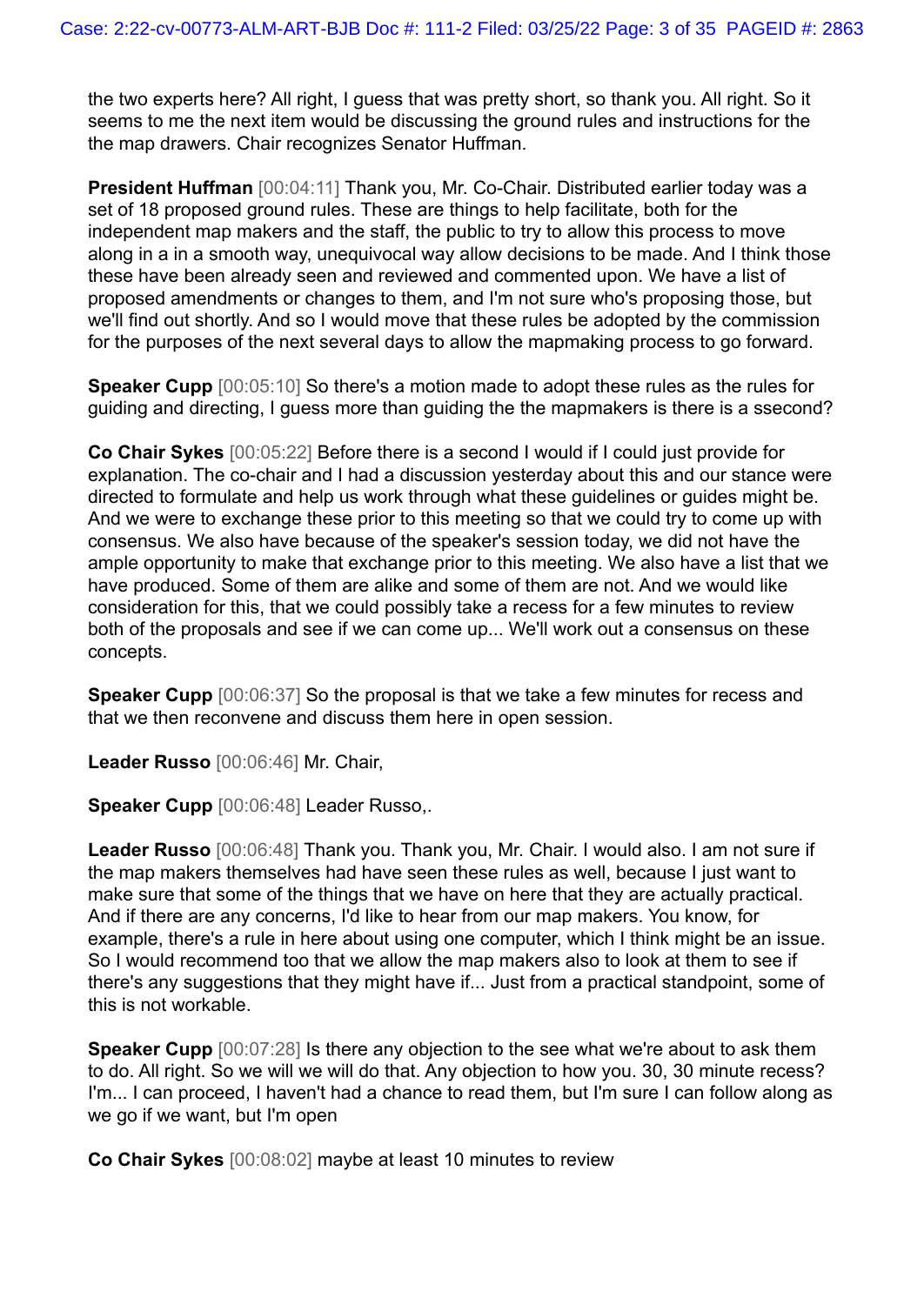**Speaker Cupp** [00:08:03] All right, let's do it for 15 minutes. And during that time, the big the both items can be given to the Mr Johnson and Mr McDonald and and will reconvene. The committee will be in recess for 15 minutes more or less.

**Speaker Cupp** [00:33:06] Pursuant to the recess, the Ohio Redistricting Commission will come back to order. There has been a motion to adopt. Yes. Yes. That there there's been a motion to adopt. I don't know what we call these...instructions to the map drawers or rules of procedure here by Senator Huffman. And I will second that the procedure is we will go through them one by one, they're 17 items. And then when we get through those 17 items, we will pick up the proposed work plan or plan of work for the independent map makers that Senator Sykes has provided to me. And when and then or when Auditor of State has an item as well. So,.

**President Huffman** [00:34:06] Mr. Chair.

**Speaker Cupp** [00:34:09] I'll second your motion,

**President Huffman** [00:34:10] yes, thank you. And I had been kind of getting bits of pieces of paper from a lot of folks. In fact, if you wouldn't mind, I would go through those with the suggested changes. I have the the changes I've received, which I'm going to assume the blueprint is from Senator Sykes, if that's OK, even though Leader Russo may have some and then I have Senator Auditor Faber's suggested change and additional changes from Secretary LaRose. I'm not sure everybody has all of those, but they might. So if it's OK, I would go through and we might be able to do it that way.

**Co Chair Sykes** [00:34:49] If if I could add also, I guess, maybe we need a modification to the motion because we're not considering all of them at one time. We're considering one at a time.

**President Huffman** [00:35:00] Well, that's true in terms of the consideration. If what you're asking is you want to vote on each individual you want to have, it looks like it may actually be 22 votes. Yes. That's fine. Well, I'll withdraw my motion than to on the original 18 and then move that the item number one on the list that I submitted be adopted by the committee.

**Speaker Cupp** [00:35:28] All right. You know, withdraw my second on the original motion and I'll second the new motion.

**President Huffman** [00:35:34] OK, may I speak to number one Mr. Chair?

**Speaker Cupp** [00:35:36] OK, we're a number one.

**President Huffman** [00:35:37] All right. Very good. So the suggested change in blue is actually to the, I think, the previous version of this and the document submitted here. I think actually, although not the same language actually is the same change this was provided to us by Auditor Faber, maybe an hour or so ago before the meeting. So but I think it does the same thing that yours does. And if you want to just accept what's on the paper, unless we want to have discussion about how they may be different?

**Leader Russo** [00:36:14] Mr. Chair.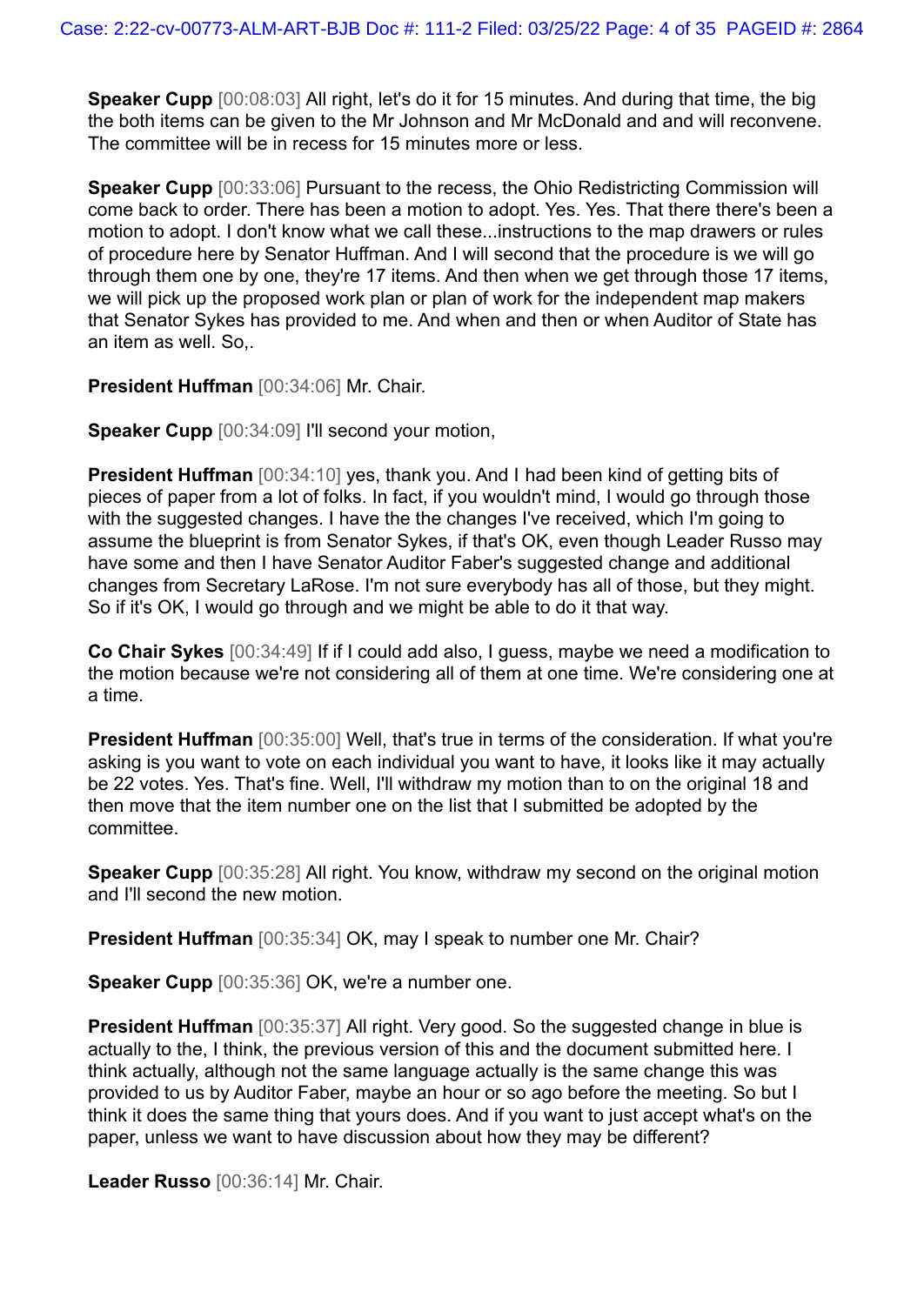**Speaker Cupp** [00:36:16] Leader Russo,.

**Leader Russo** [00:36:17] Thank you, Mr. Chair. I agree with the Senate President Huffman that the change does mostly address, except I would call out that having seven staff in contract map drawers. Again, we're actually at eight. If we just want to say commission staff and map drawers, I think, or commissioners' staff and map drawers that probably will solve that. But on the Democratic side, we each have a staff, but then we have our contract member. So it's actually eight, not seven.

**President Huffman** [00:36:54] Well, let me let me ask this just so we can get. How do you want to change number one? What language would you want to insert in there?

**Leader Russo** [00:37:02] My suggestion is to change the word seven and the commissioner's staff contract map drawers.

**President Huffman** [00:37:14] mean, keep the word seven or

**Leader Russo** [00:37:16] no strike it,

**President Huffman** [00:37:17] strike seven and insert

**Leader Russo** [00:37:21] commissioners

**President Huffman** [00:37:22] in that same spot.

[00:37:24] Yes. Meaning each of the commissioners.

**President Huffman** [00:37:28] OK. Did the secretary get that OK? I don't have any objection to that. OK. Move the question then, if unless there's additional changes

**Speaker Cupp** [00:37:46] Alright, so I guess that would be a motion to amend number one to strike seven in the second line. But depending on which sheet you're looking at, of course, and add. And add..replace seven with the word commissioners. Do you have any objection to that? Hearing, no objection, we've approved number one.

**President Huffman** [00:38:18] OK. I was then I would move number two on the list, Mr. Chairman. And then the suggested change from Senator Sykes is acceptable to me. So I would I would amend the number two to say the independent map draw shall draft any General Assembly district plan at the direction of their district and commission and in accordance with the Ohio Constitution and the Supreme Court of Ohio's order. So that's an acceptable change.

**Speaker Cupp** [00:38:50] Any discussion on that? Without objection ww'll adopt number two, as read by Senator Huffman, and we had to mark these sheets, so we know which is which. All right. I know he's working off that one, but we're moving him back and forth. So the one without the inter-lineation in blue, we'll call. Proposal A. And the one that has the blue interlineation we will call Proposal B. And so we have adopted one from Proposal A and we've adopted a number two from Proposal B.

**Gov. DeWine** [00:39:48] One A as amended.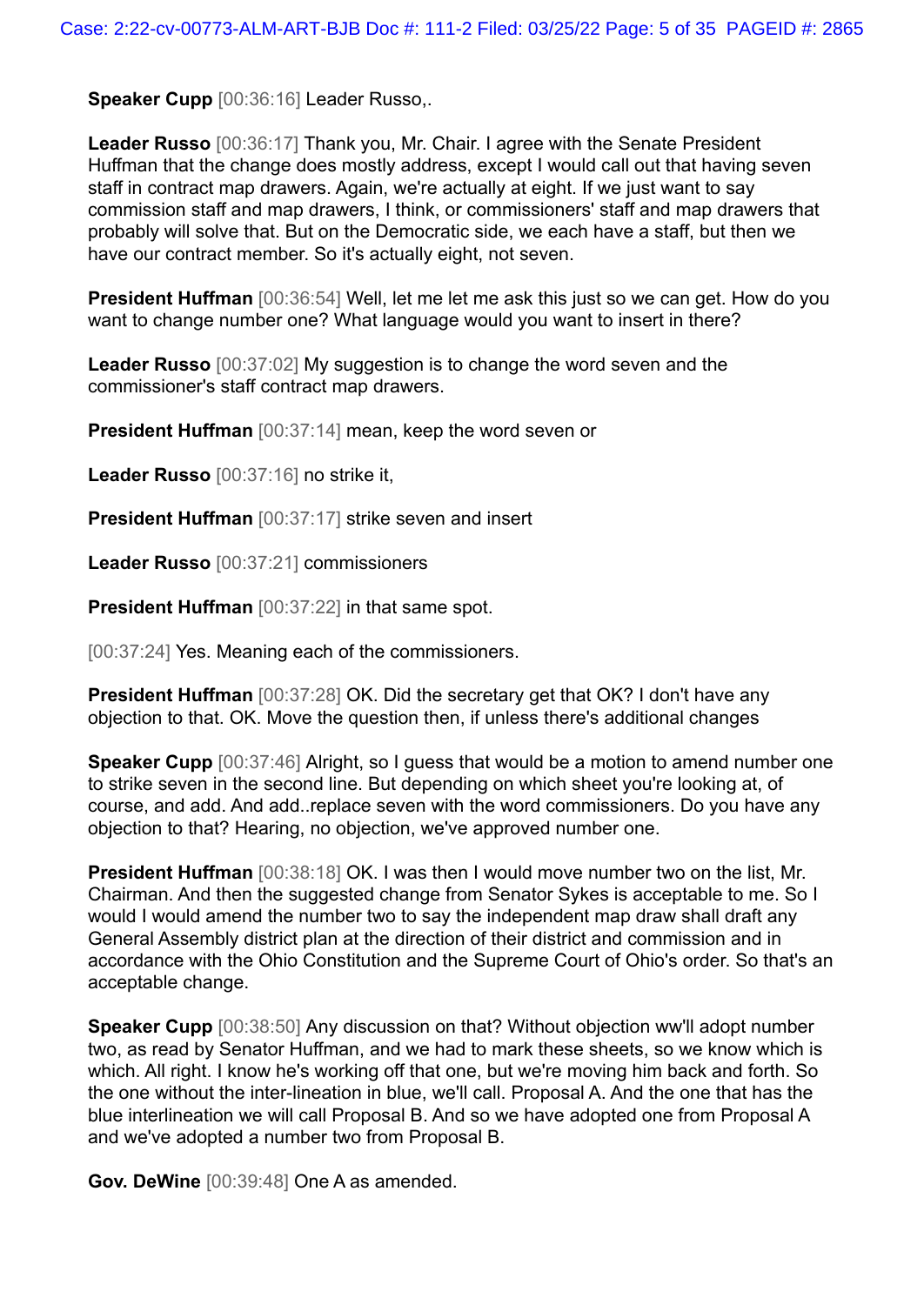**Speaker Cupp** [00:39:50] Yes, one A as amended, yes, that's correct.

**President Huffman** [00:39:55] All right. I next move. Item three on proposal A. And the... Do we actually need a second? (second). Well, we got one, so the there's only one suggested change from Proposal B, and that's to strike under the paren at the end. Insert the letter three, for six. I'm opposed to that, and perhaps we can get into that in more detail when we get to the mediation efforts in in 14 through 16. So I just ask that we hold that in abeyance until we get to that part. Mr cochair is that all right?

**Speaker Cupp** [00:40:36] Without, objection we will hold that one.

**President Huffman** [00:40:38] All right. So number four, I move number four, be adopted under proposal A.

**Speaker Cupp** [00:40:49] Yes, Mr McDonald.

**President Huffman** [00:40:52] We do have a second? Do I need a second? You give me a second?

**Speaker Cupp** [00:40:57] I'm sorry, Dr. MacDonald,.

**Michael McDonald** [00:40:59] Dr. MacDonald, thank you very much, commissioners. I've looked over this and my colleague Doug Johnson's looked over these requirements. We would like to be able to view any report that has been produced by the your staff or consultants up to this point, that would help us with compliance with the state constitution. And what I'm really talking about here is the Constitution has certain requirements for drawing districts out of counties and certain requirements of that. And we believe there's likely a report that's been generated which would list out all of those counties that are either single districts or require a certain number of districts within them to be in compliance with the Constitution. So we would like to be able to access that report.

**President Huffman** [00:41:59] Could, Mr. Chairman if you wouldn't mind stand at the microphone there because I am not as it's relates to number four. What about how is that relevant to what you mentioned a report of some kind? So is there is there something in number 4 which you think will make it difficult for you to get your work done?

**Michael McDonald** [00:42:17] it's the words work product

**President Huffman** [00:42:25] OK, so it's just or work product, otherwise the rest of that is acceptable.

**Michael McDonald** [00:42:31] Yes, sir.

**President Huffman** [00:42:32] OK,.

**Speaker Cupp** [00:42:34] So we had our conversation. You were because the Ohio Constitution requires certain things. You are interested in knowing what the constitutional requirement was by... In terms of certain counties. Is that is that right? So it is kind of like a list that Wayne County, for example, is a single county district and, you know, wherever these counties require to-- two districts or is that that's the kind of thing that you you're looking for?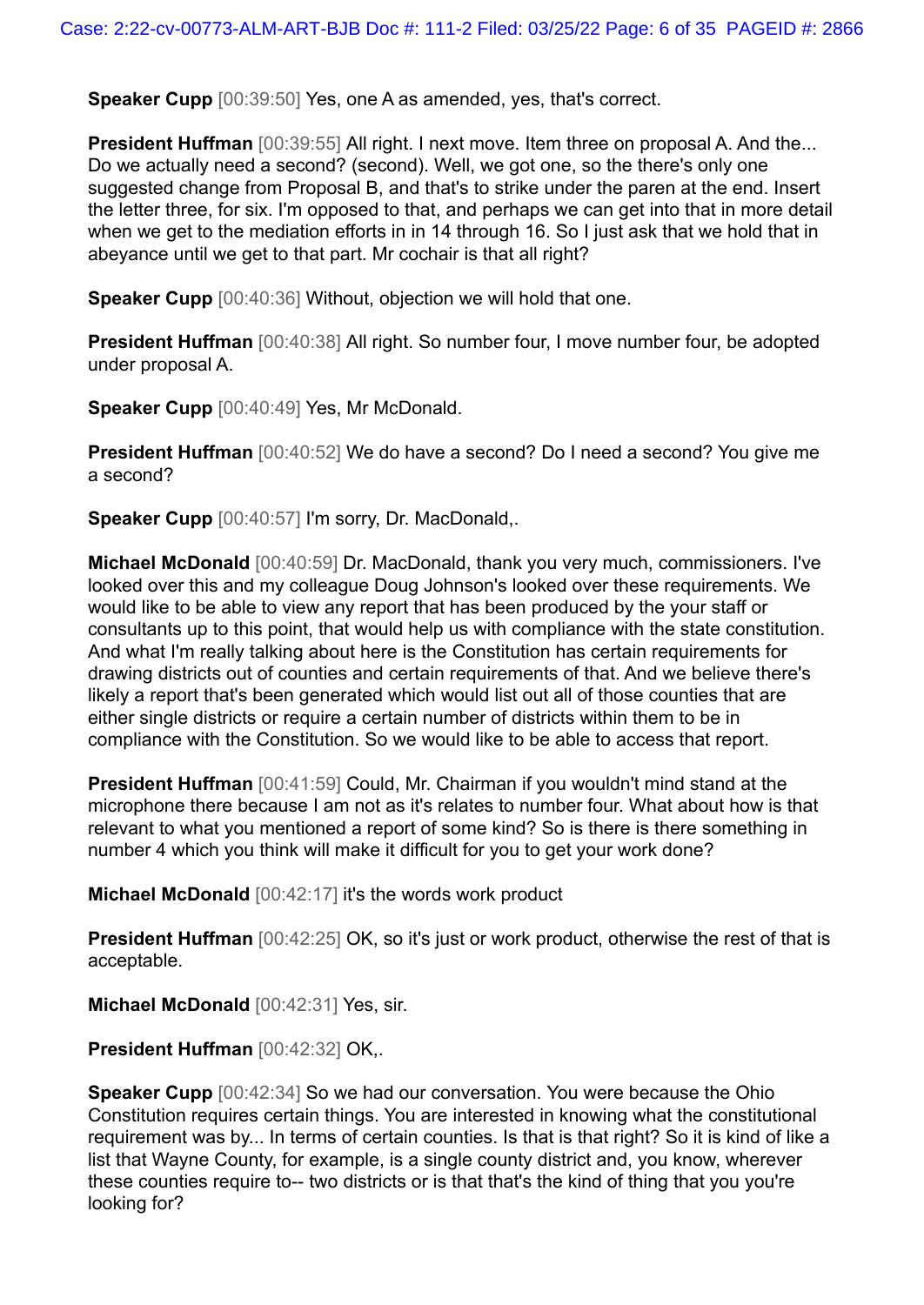**Michael McDonald** [00:43:05] Yes, we are. Yes.

**Doug Johnson** [00:43:07] And if I may just add that I suggest just to keep the process independent and clean would leave in the not accessing plan proposals a work product unless approved by the commission. So we could come to you with what we're interested in seeing and get your approval to do that.

**Speaker Cupp** [00:43:25] All right. So we'll take a look at what you're asking for and see if it is tainted in any way by prior work.

**Speaker Cupp** [00:43:37] secretary LaRose first

**Sec of State LaRose** [00:43:39] Thank you Chair, gentlemen, good to meet you. Looking forward to working with you. I think that what you're asking for is fine as far as accessing work product generally, and I like the idea that with the permission of the commission. But I think this is also why it's important for the four commission staffers that have been working on this process since September--well, before that to be working with you, I mean, the four individuals 2 working for the minority, 2 working for the majority, they could probably recite that list of counties off the top of their head. And for them to be in the room working with you, all I think will be, I think, make that kind of thing easier, whether they have a report or not that lists those counties. These are the four people that know the rather complex rules that exist in the Ohio Constitution quite well and I think can aid you in the work that you're doing just by collaborating together.

**Speaker Cupp** [00:44:34] Auditor Faber,

**Auditor Faber** [00:44:36] I was essentially going to make the same point, rely on the other seven people that are in the room, and I think that takes care of those issues because I think certainly the four people who have experience with the software added by the other three or four people, they can certainly tell you where those those pitfalls are, where those county limitations are and whether there's a report out there. I don't know. I haven't seen a report. I've seen the whole red green map discussion early on. In the first set of maps. It's counties that you had limitations in counties you didn't have limitations and splitting. But in the end, I agree that's going to help you immensely getting up to speed quickly by just saying, OK, what counties do we have to worry about? What are the unique issues. And if we go through this, as I've proposed in the past, starting with the complex areas, meaning that the big counties that we're going to have issues, a lot of those other things are going to work themselves out when you solve those issues and the big counties which have other issues. So that would be my suggestion, essentially what Secretary LaRose was adding.

## **Speaker Cupp** [00:45:39] Leader, Russo

**Leader Russo** [00:45:42] thank you, Mr. Chair. So I guess my question to both of the map drawers is, you know, given what we've heard from two of the commissioners about being able to utilize the staff in the room, would that still satisfy, I think, your concerns or would you also need to still have I mean, specifically, you were talking about or work product. Would you still want to have access to that even with the staff? And so I guess we're trying to understand, would that satisfy the concerns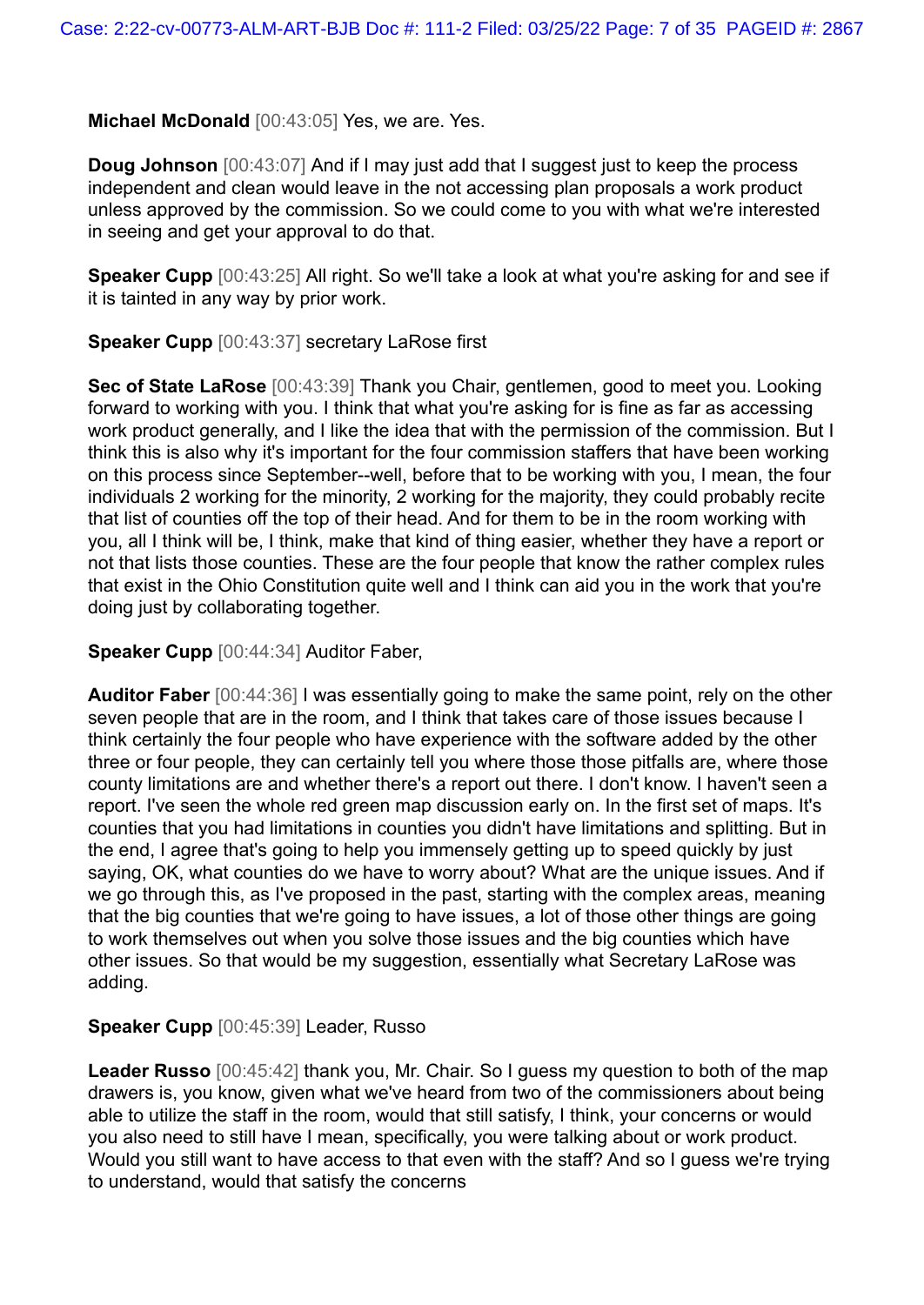**Michael McDonald** [00:46:15] from this discussion I take it that you believe that the knowledge that those staffers have is not work product necessarily. And so I believe that that will be sufficient for us to have their knowledge

**President Huffman** [00:46:33] Very good. Well, I think based on that, then I would just ask that number four, go in in its entirety, as stated on Proposal A.

**Speaker Cupp** [00:46:42] All right. Any objection to four, as stated on Proposal A? All right. Hearing no objection. Number four is from proposal A is included.

**President Huffman** [00:46:53] Thank you for explanation, gentlemen. There are no, as far as I know, no suggested changes to Numbers five and six on Proposal A. Number.

**Michael McDonald** [00:47:05] My I speak.

**President Huffman** [00:47:06] Oh yes, sir. Yeah.

**Michael McDonald** [00:47:08] So we were having a discussion with your staff and mappers about the data that's needed here. And I learned in that discussion, by the way, I've been helping you and I didn't even realize it. Ohio University provided you with data that we produced at the University of Florida, so

**Speaker Cupp** [00:47:32] I don't know did we give an authorization to subcontract this is kind of concerning? (audience laughs)

**Michael McDonald** [00:47:36] Well, we did it for substantially less than half a million dollars.

**Co Chair Sykes** [00:47:41] I was wondering how much you know you got for

**Michael McDonald** [00:47:46] so. So we've already taken the election data and disaggregated it down to the census block level. And I don't know if if someone has done that for the staff at this point and for the mapping that you've been doing up to this point. So we could use the data that we've already generated to accomplish number five. I it's not it doesn't say where the data should come from, but I don't know if that's going to be a sticking point because I think the partisan staff have both produced these databases and I don't think it's the same they've done. They are they were not coordinating when they were producing those data.

**Doug Johnson** [00:48:32] If I might get a little bigger picture, which is, is there a data set already in existence that you've both been using? You want us to use or do you want us to build a database?

**President Huffman** [00:48:41] The first one,

**President Huffman** [00:48:43] I mean, I think every if I could Mr. Chair, Every map and all the work that has been done by both sides up to this time has used what is described in number five. So that's why we put it in there. Isn't that correct?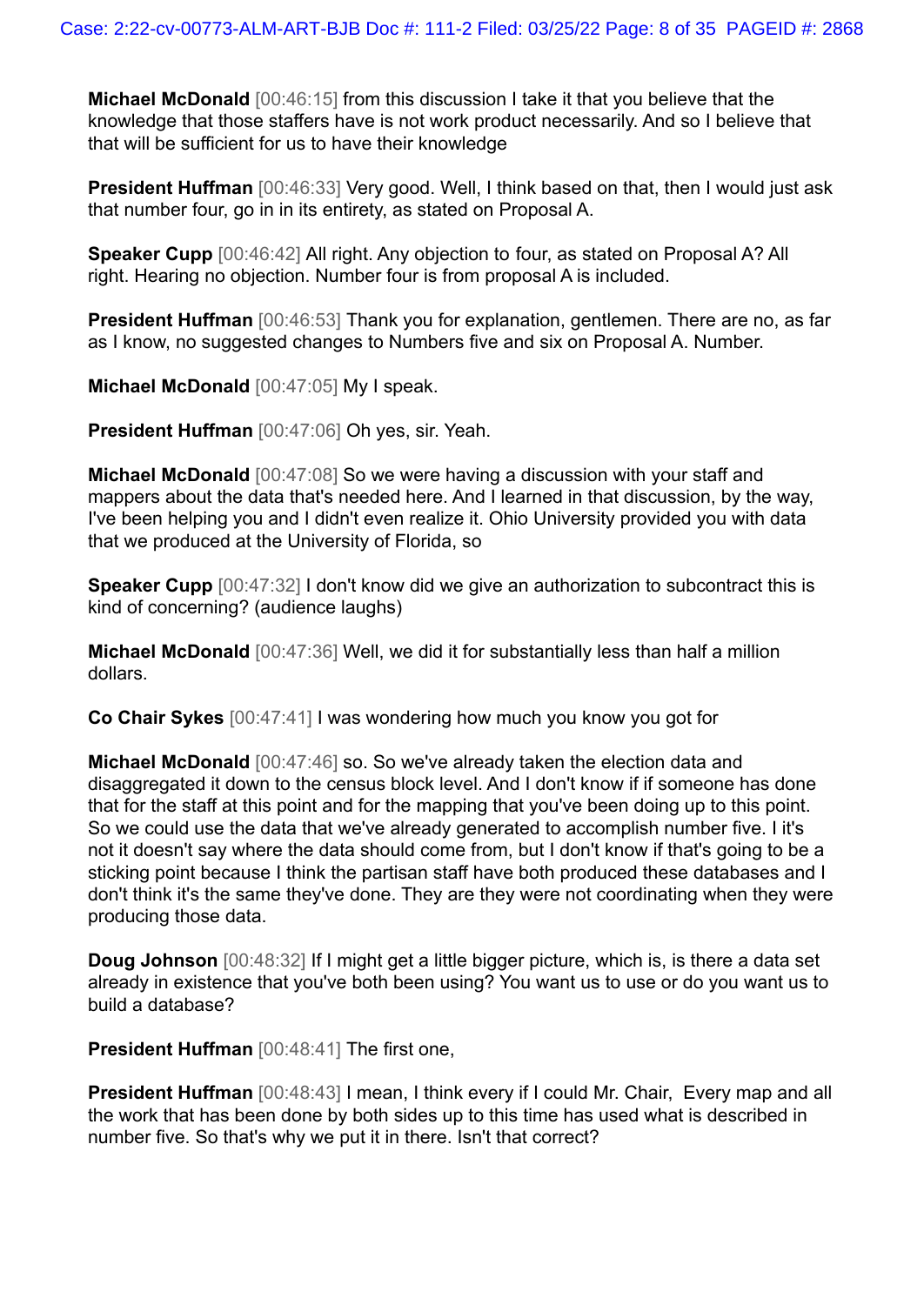**Co Chair Sykes** [00:48:57] It's also Mr. Chair, if I might. It's on the commission's website, so everyone would have access to it. So I don't know if you had a chance to peruse our website.

**Michael McDonald** [00:49:08] I guess so. Yeah. And that's I, you know, it's our data too. So it's they. I should be clear on this Ohio University produced 2020 data. The 2018 and 2016 data they provided you is from the effort that we did with the University of Florida. And so there's a step where you have to take data that's report at the precincts because I'm sure you're all elected officials and know how elections work. But it has to be put within census blocks, which are smaller. And there's a --when we're doing the redistricting, we're drawing districts out of the census blocks generally. And so we need to have that data that's at the census block level. It takes some time to do that disaggregation, if there's a, you know, if there's one database that both sides have been using and they're agreed upon that-- great, we're done. ...but I don't know if that's the case talking with both the partisan staff, I don't know if that's true or not. And so, otherwise, we have to do this and Maptitude takes a long time to run to do that desegregation.

**Auditor Faber** [00:50:23] But Mr. Speaker, I think you're getting signals from at least I'm looking at the Democrat staff and Mr. Dirossi says that all of our staff have agreed on that database. So that unified database exists. And that's I think what's referenced here. And I'm seeing the. I'm getting yes from both the Democrat map drawers and the Republican map drawers.

**Michael McDonald** [00:50:45] OK, well then that issue is off the table for me. I just wanted to make sure that we're moving along as fast as we can and taking that step out of the process.

**Co Chair Sykes** [00:50:55] Yeah, yeah. All right. So five and six. Any objection to five and six from Proposal A? Without objection. Five and six are agreed to from Proposal A.

**President Huffman** [00:51:09] All right. Mr. Chairman, I would move number six on Proposal A. The suggested changes from Senator Sykes was to insert the word-- there to two changes to that one is to insert the word independent.

**Speaker Cupp** [00:51:24] There would be number Seven.

**President Huffman** [00:51:26] Seven. I'm sorry. Did I not say that OK? He wanted to insert the word independent. I don't particularly have any problem with that, but I just wanted everybody who was involved all to be using the same thing. But I do think from what I understand that the Maptitude is sort of the top of the line software and that that is to be used. And I'm not. I know that there are other mapping devices for a variety of reasons. Some of those are not involving redistricting and I and if GIS means Dave's redistricting, which we've had cited many times, we've had a number of people testify that, well, yeah, the data isn't exactly perfect. Sometimes it doesn't line up. So I'm not sure why we would do something that we knew we-- generally accepted by who I think we should just stick with Maptitude, which is what largely has been used.

**Co Chair Sykes** [00:52:33] Mr. Co-Chair, if I might, we didn't want to limit particularly the map drawers, they're coming from different parts of the country, we didn't want to limit them in any way. And that's why we--so Maptitude is still applicable. Still can be utilized. Mm-Hmm. But any other software they want to use could be applicable too.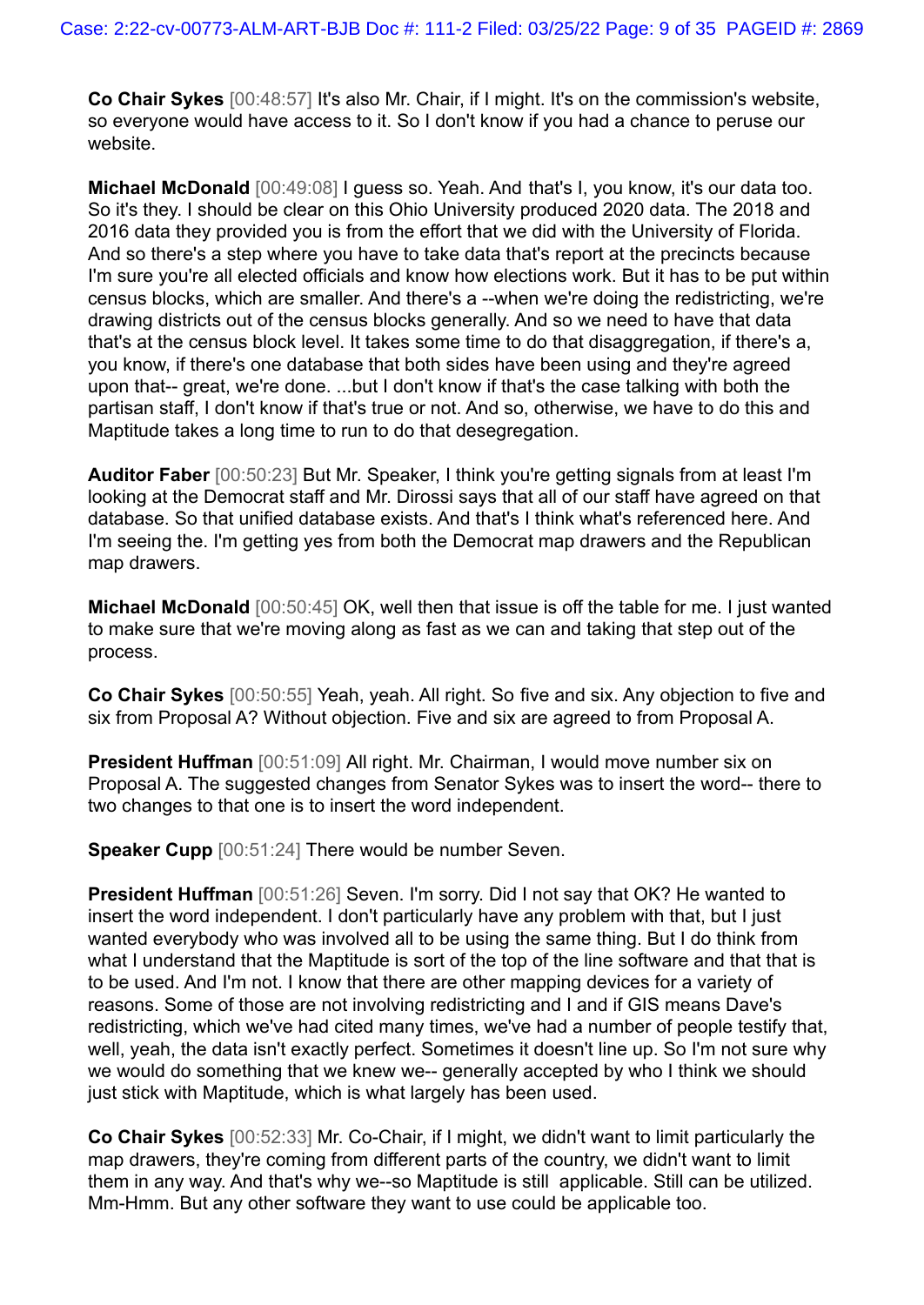**President Huffman** [00:52:54] Yeah. Well, I what I don't want is there to be after we leave tonight and they go to work here over the next several hours and days that that very crucial piece of information is not decided. I mean, is there a preference we say Maptitude only or should we have a whole variety of other things available?

**Michael McDonald** [00:53:18] Well, since I've coauthored software, that's not Maptitude, I prefer the other acceptable G.I.S software, (audience laughter) yeah, but that's just my preference. I can work in Maptitude if that's what you want me to work with.

**President Huffman** [00:53:34] I just don't want to walk out. And there's a there's a discussion back and forth about different ones. I mean, right, should we decide that?

**Co Chair Sykes** [00:53:47] I think if we just leave it with the flexibility, I think it would be appropriate.

**President Huffman** [00:53:54] Well, what you want to do, Bob?

**Speaker Cupp** [00:53:59] I'm not I'm not comfortable with-- I think if we're going to do this as a unitary thing, we ought to work on the same thing. And so I understand that, you know, that may not be your preference, but you can do it. How about Maptitude for you. You OK with Maptitude?

**Doug Johnson** [00:54:15] Yes. Yes. The only thing I'm wrestling with is, you know, there may be a situation. We want to look at something in Google Maps or something like that.

**Speaker Cupp** [00:54:25] Google Maps?

**Doug Johnson** [00:54:27] It comes up a lot, actually. But ... If we can run in a special circumstance, we always ask. Maptitude is fine.

**Michael McDonald** [00:54:38] If I could also say something, I as I understand it, we have a desktop computer that's going to be set up in the room and there's going to be a camera that's pointing at it and that has Maptitutde on it. And what I think may be the preferences is any mapping that happens must have happened on that. Visually, publicly on that computer might be the what we're really talking about here, so if we need to look at something else, we could do so, but we should do it in a way that is visually apparent.

**Co Chair Sykes** [00:55:16] I do understand also you could bring Google Maps into Maptitutde?

**Doug Johnson** [00:55:23] sort of. Yeah, I mean,

**Speaker Cupp** [00:55:27] it sounds like at least one of the staff mapmakers knows how to do that, right?

**Doug Johnson** [00:55:32] I know, I know how to do it. It's just slow and and has some limitations to it. So I mean, I'd be comfortable leaving it as Maptitude. And if we run into special circumstance, we can run. We can check with you,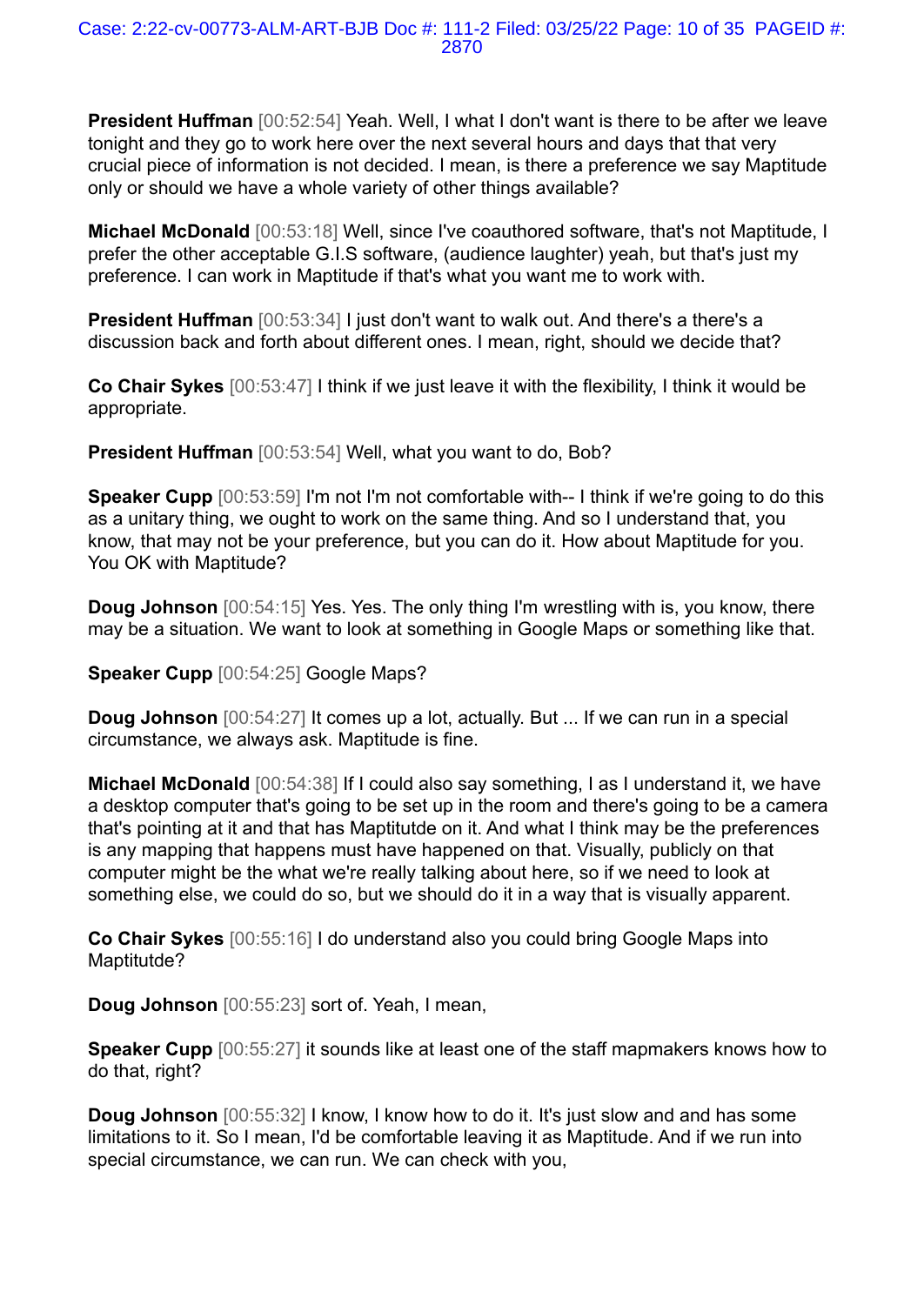**Leader Russo** [00:55:48] Mr. Chair, can can I make a suggestion that perhaps if we say that any final map drawing is in Maptitude, but that allows you a little bit more flexibility as you're sort of, you know, if you've got a work off to the side, maybe you want to look at some other things that other software is a little friendlier. Because I know all of these have different friendliness levels to them that I think the point here is that we want a product that is in Maptitude, but understand that there may be throughout the work process that you're looking at, perhaps some other things or in other platforms. I don't know if that makes sense to the remainder of the commission, but ...

**Michael McDonald** [00:56:41] I would find that acceptable. I would like that. Yes.

**President Huffman** [00:56:45] Mr. Chair, let me suggest that this amendment to my amendment to number seven so would read the map drawers shall utilze Maptitude when drawing the General Assembly District Plan, additional software or mapping--additional mapping software may be used in background and preparation work.

**Doug Johnson** [00:57:08] Well, I want to be clear that we're doing it all on the one computer, so I don't want to open the door to us.

**President Huffman** [00:57:14] OK. Yeah, I mean, yeah, I mean, the point is that the point is that the Supreme Court has been explicit that the drafting the drafting shall occur in public and the commission shall draft the plan. Well, we'll get to that later, I guess so. I don't I'm not really sure how we get around using only one that's been used for drafting the plan.

**Speaker Cupp** [00:57:40] So. We could say any General Assembly district plan shall be drawn in Maptitude, that sort of is kind of what the leader Russo said that I may look at other things, but then you have to do it in maptitude. And so the plan is, in my end up the plan is in Maptitude.

**Doug Johnson** [00:58:02] Yes, I think if you say drawn in Maptitude and all work shall be done on the publicly viewed computer. Yeah.

**President Huffman** [00:58:12] OK, so I'd like seven to stay as it is because. Right. Or are you trying to add to it?

**Co Chair Sykes** [00:58:20] I was revising it and enhancing.

**President Huffman** [00:58:24] All right. Sure. Go ahead.

**Speaker Cupp** [00:58:28] See any General Assembly district plan shall be drawn--Would you say in Maptitude or with Maptitude? In Mapitude. Okay, so just a suggestion here. So any General Assembly district plan shall be drawn in Maptitude

**President Huffman** [00:58:56] it's good.

**Speaker Cupp** [00:58:57] And in there was and. Was it something about the publicly available? No, I think that's that was handled. It's probably already handled, OK...But any General Assembly district plan shall be drawn in mattitude,.

**President Huffman** [00:59:24] So moved.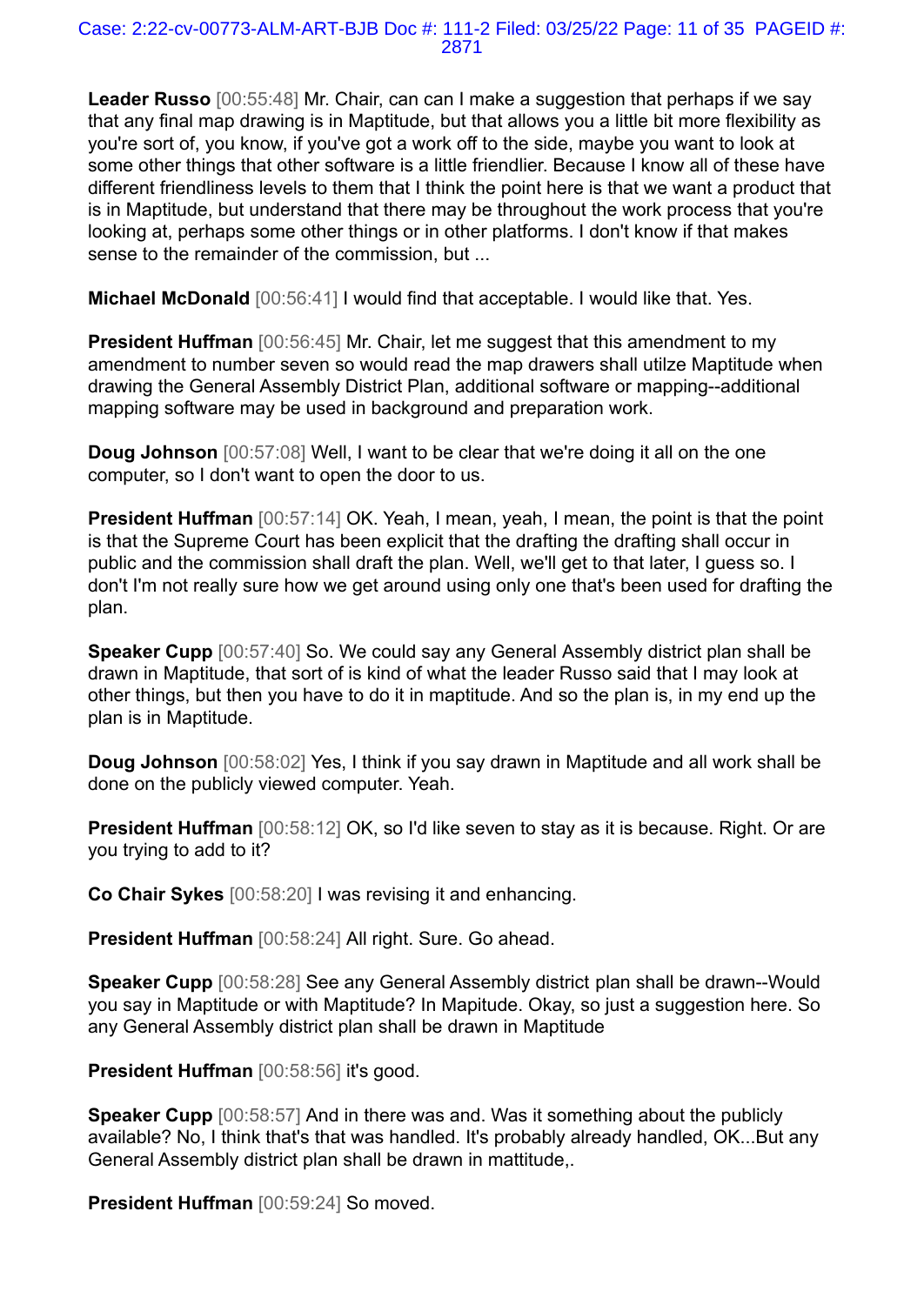**Speaker Cupp** [00:59:25] Any objection. Hearing no objection Number seven as amended in proposal A accepted

**President Huffman** [00:59:33] Mr. Chairman Number eight The members utilize one computer purchased by the Redistricting Commission to draft any General Assembly district plan. Does that...Leader Russo commented on that? Does that? I think I think the map drawers, Mr. McDonald just indicated. I think what why that is and I I don't again, if we want to insert the word independent map drawers, I don't think it really changes what we're doing here. But. I guess I would need to know what the purpose of these proposed changes, the number eight are.

**Speaker Cupp** [01:00:17] It Russo thank you,.

**Leader Russo** [01:00:18] Mr. Chair. So this is this is actually where I would like to hear from the map maker to make sure that the I think the intent of this rule, as originally drafted, is to facilitate the public drawing piece of this. But I just want to understand, is this practical from a working standpoint, from the two mat makers? That is my that's our biggest concern with this particular rule.

**Michael McDonald** [01:00:47] I'll be honest and say, I don't know until we get into the process of how this is going to work. I hope that we can make it work and we will work as best as we can. It's unique. I've never operated in this circumstance before where we have one computer and it's, you know, public. I would say North Carolina did something like this earlier this cycle. So it's possible they've managed to do it. So I'm hopeful that we'll be as successful as what North Carolina did.

**Leader Russo** [01:01:23] Will this slow you down to have only one computer? Does it make more sense to you for each of you to have a computer with public screens and talking with each other, I'm trying to understand. Again, we want to facilitate quick work and not bog you down with what if we're limiting you in this way?

**Co Chair Sykes** [01:01:46] If I could add, also know it seems to me that you both could have independent computers working. But when you make a decision on how you want to draw something then you would use of my computer to do that? Would that be workable?

**President Huffman** [01:02:03] Is that three computers,

**Co Chair Sykes** [01:02:05] yes. Well, they're used to working on the computers, and we don't usually work on a computer with someone else. You have your individual computers.

**Doug Johnson** [01:02:16] Yeah, I mean, traditionally that would be how we would work. But I'm not sure that that meets the the court's order, you know, because, you know, if we got three screens going live, you yeah, they're being recorded and no one's gonna be able to follow what's going on in all three computers. So I guess that would be a traditional approach I'm I haven't read the letter I got here 45 minutes before this meeting, so I haven't not read the last Supreme Court order yet, so I don't know how specific it was about doing this on my computer.

**President Huffman** [01:02:52] Mr. Co-Chair for the benefit of the independent mapmakers, the court's order says the drafting shall occur in public and if one mapmakers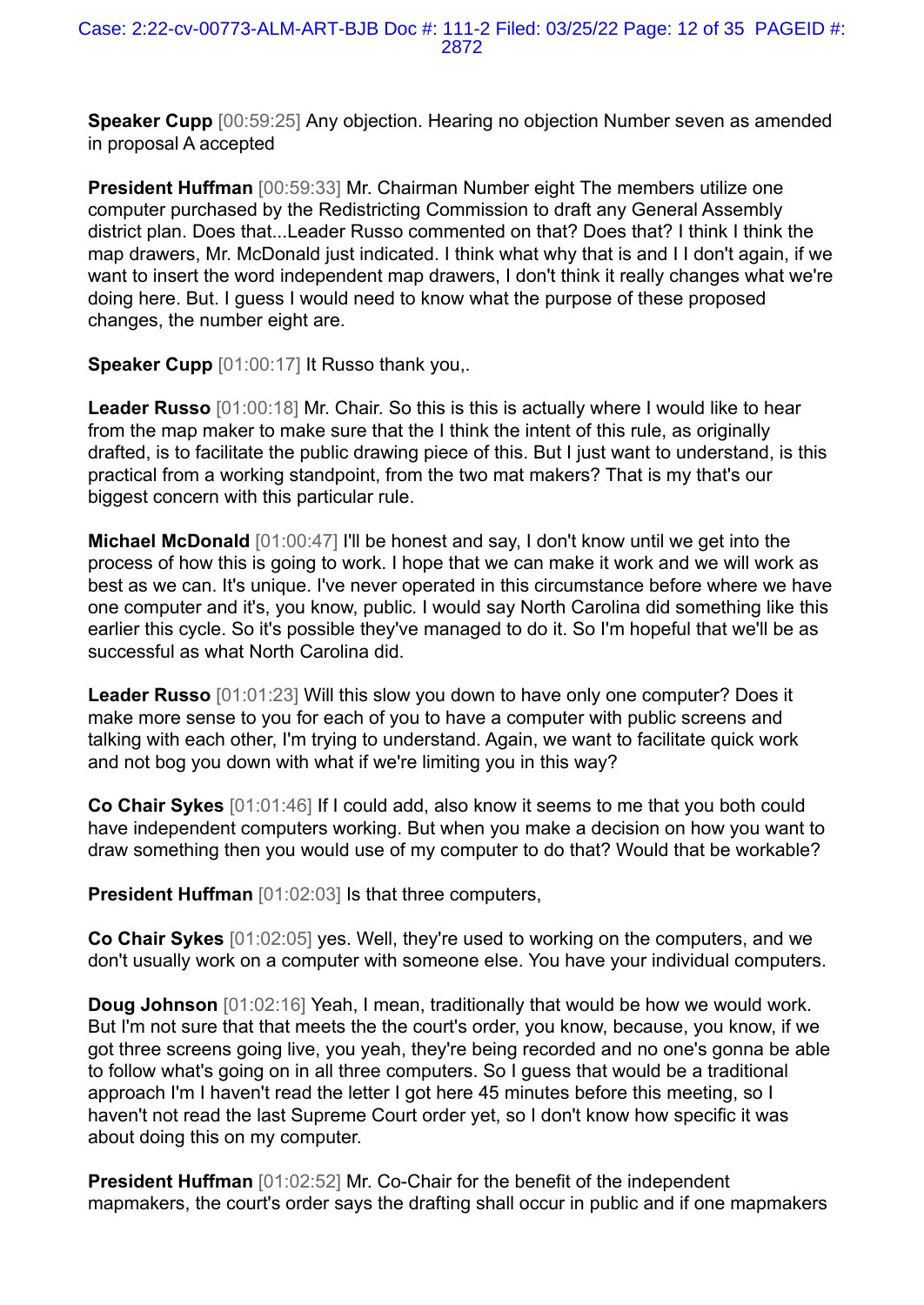doesn't drafting here and the others drafting here, and somehow something else happens here. The drafting isn't all happening in public, and that's that's the purpose of this rule is to try to abide by the court's specific order.

**Michael McDonald** [01:03:22] I think my preference is to have two workstations essentially so that we can both be working in parallel. I think that's going to speed up the process. I do agree that though we should have a process where any final-- once we've been working parallel, if we have a final change that needs to be implemented, that has to be, you know, there's one computer where that's happening on and that if we had two workstations side by side that we would have cameras on those workstations so people could see what's happening independently. I think otherwise, we're talking about scheduling equal time for us to be working on the computer is the other solution here.

**President Huffman** [01:04:07] So, so does a workstation --Oh, so so two computers. One screen,

**Michael McDonald** [01:04:15] two computers, two screens.

# **President Huffman** [01:04:17] Yeah, yeah.

**Co Chair Sykes** [01:04:18] If all the time, that's what we're doing is, yeah, if I if we had cameras on all three and with the understanding that anytime you want to do something in dealing with the map, making a decision about a line or whatever that goes on the one in the middle, but you still would have independence, computer and screen to do your work so so that we can try to do this in the next three or four days. So I think it would be it would satisfy the court and we're going to we have the ability to have the camera on all of them. on all of them at the same time.

**Speaker Cupp** [01:05:05] So a couple of a couple of questions. So would we end up with two maps because you're working independently, you take little parts of and put putting together in one. But we still have two maps out here that would be, I think, contrary to the court's requirement. As far as. I'm not even going to characterize it. The other question, the other thing is we have one camera in the room. So are we're going to have one camera that's going to show both screens?

**Doug Johnson** [01:05:38] I mean, if I might on that question Co Chair Cupp is a I'm sure that I mean, if you look around here, they can bring in more cameras. The challenges for people watching, you know the pictures, you can get really, really small. If there's if there's three screens being broadcast at once and you're not going to able to see on your laptop screen after. So see what's going on. You have to be on a big screen TV show.

**President Huffman** [01:06:00] So Mr. Co chair, my my concern is if this results in a map that is not passed unanimously and if it's a five to two or four to three vote like the votes that we've had in the past and the map that is passed is largely a map that is drawn by--on one of the computers, but not the other one. Then it seems to me we run afoul of the court saying, Well, this map maker drew the map. It wasn't drawn by the commission. I mean, the conundrum here is that there has to be one commission effort --the court's order, by the way, said hire one map maker. We've hired two. And whether it's a two headed, I could say two headed monster, but two headed intelligent, good looking being of some kind here. They do have to work together, maybe not simultaneously, but what he's doing. He can't be doing something different. And you know, they're taking the instructions of the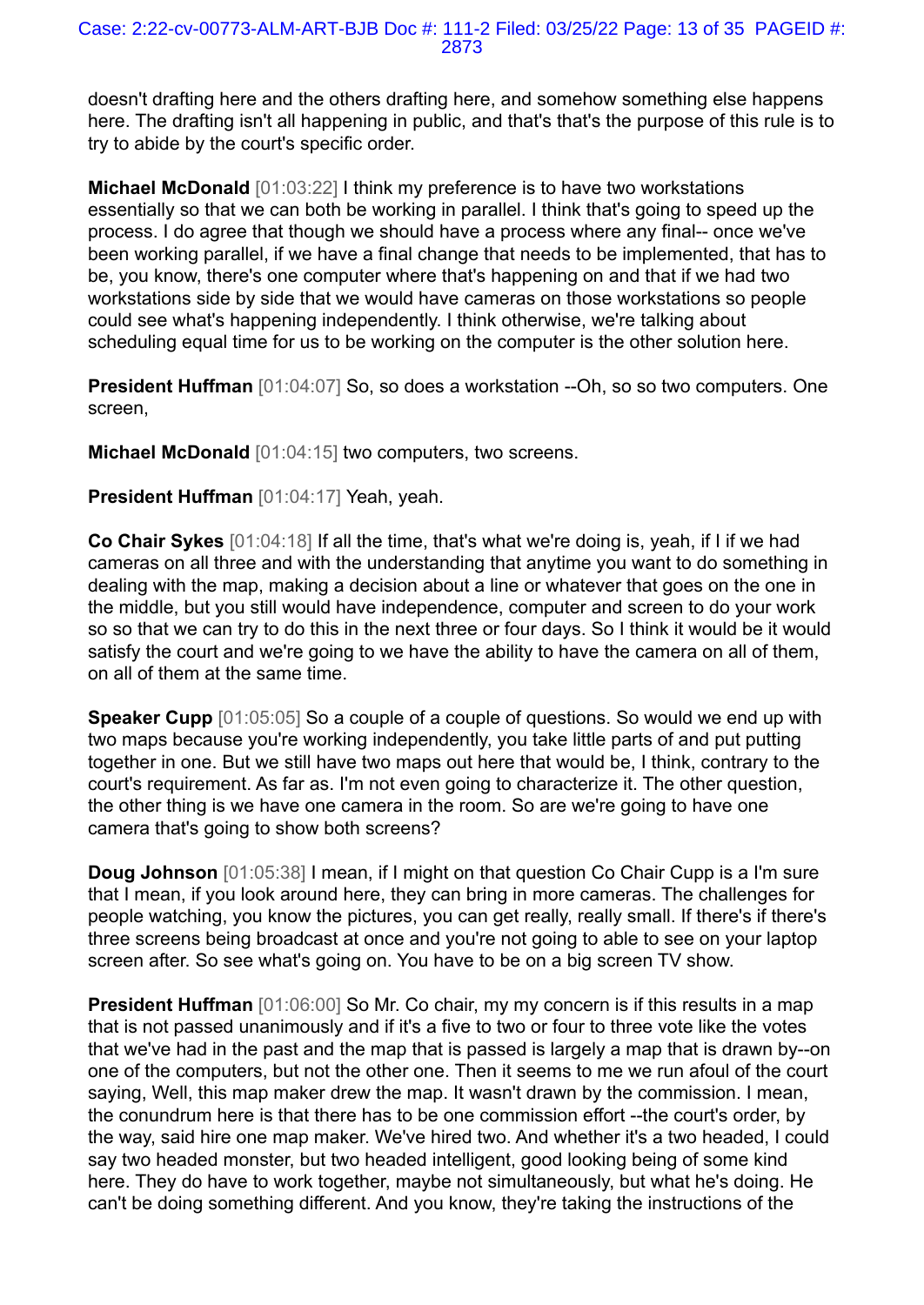#### Case: 2:22-cv-00773-ALM-ART-BJB Doc #: 111-2 Filed: 03/25/22 Page: 14 of 35 PAGEID #: 2874

commission and working with the staff who already knows a lot of things like that. So I'm concerned about the final plan being generated out of this computer or that computer. And you know, that's that's the point of this is that it has to be the commission's computer. Whichever one that is,

**Michael McDonald** [01:07:29] if I may, I'd like to explain my reasoning on this is that as you're mapping, you're often exploring different options and it's going to limit our ability to search for different options as we're drawing plans if only one person's being able to look at it and draw districts at one time. So it's but it would happen. I would envision is that what we are both looking at Franklin County and we are looking at ways of drawing Franklin County and we're talking with one another as we're doing that and we're saying, Hey, how about here? Yeah, that looks like a good approach. Or, Hey, I tried this approach, but it doesn't work for this reason. And and then we don't go on a dead end that way. That's really what I'm thinking about here. But at the end of the day, we would then have agreement to say, OK, this looks like the the approach for Franklin. If we do this on one computer, I could see a scenario where Mr. Johnson's working for two hours on Franklin and then I get two hours to work on Franklin's same computer. And then we have to reconcile. Those plans would be better if we're working in parallel rather than working serially on each of the different areas of the state.

## **Auditor Faber** [01:08:51] Mr. Speaker.

## **Speaker Cupp** [01:08:53] Auditor Faber

**Auditor Faber** [01:08:54] I. I don't have a problem with anything you just said. I envision a process and I think it is consistent with my understanding with the court ask that you guys can work on your own computers, your own software, coming up with ideas, doing manipulation, working with our seven, eight staff members, coming up with ideas for areas. But when you want to bring an issue and remember, and just so we're clear on this, it's my understanding of what we're asking you to do is to draw maps that we instruct you how you're going to draw. And so when it comes to making a decision as to how you make splits or where it is until we sign off on it, it didn't happen. And so when you want to come up with ideas to present to us, particularly in regional areas at a time, those ought to be done on the single computer. But where you get ideas as to how you're going to split, I fully anticipate that you guys work on your own computers, probably in the same room collectively and you say, Hey, I got something I want to show you. You put it up on this. You link it over. You put it up on the single shared computer. You put it so everybody can see it and the other map drawer-- that doesn't work because you forgot Upper Arlington is actually its own city and you split it three times and and then you go back and you say, Oh, OK. And then you go back to your computer and you work on it and you say, Hey, I got a better idea. And you come over and you say, Oh, this is good, and you put it on the one computer and the other nine people in the room say, Well, that's good. Except now Upper Arlington's OK. But Dublin, which also goes into three other counties, is a problem. And so that kind of debate should happen on the single computer, the final product that we're going to review and discuss should be on the single computer. But if we require you to share time on the computer, good luck us hitting a Monday deadline just for the reference point.

**President Huffman** [01:10:38] So, so let me think, and it's great points auditor Faber How about if we add to sentence eight two additional computers may be used by the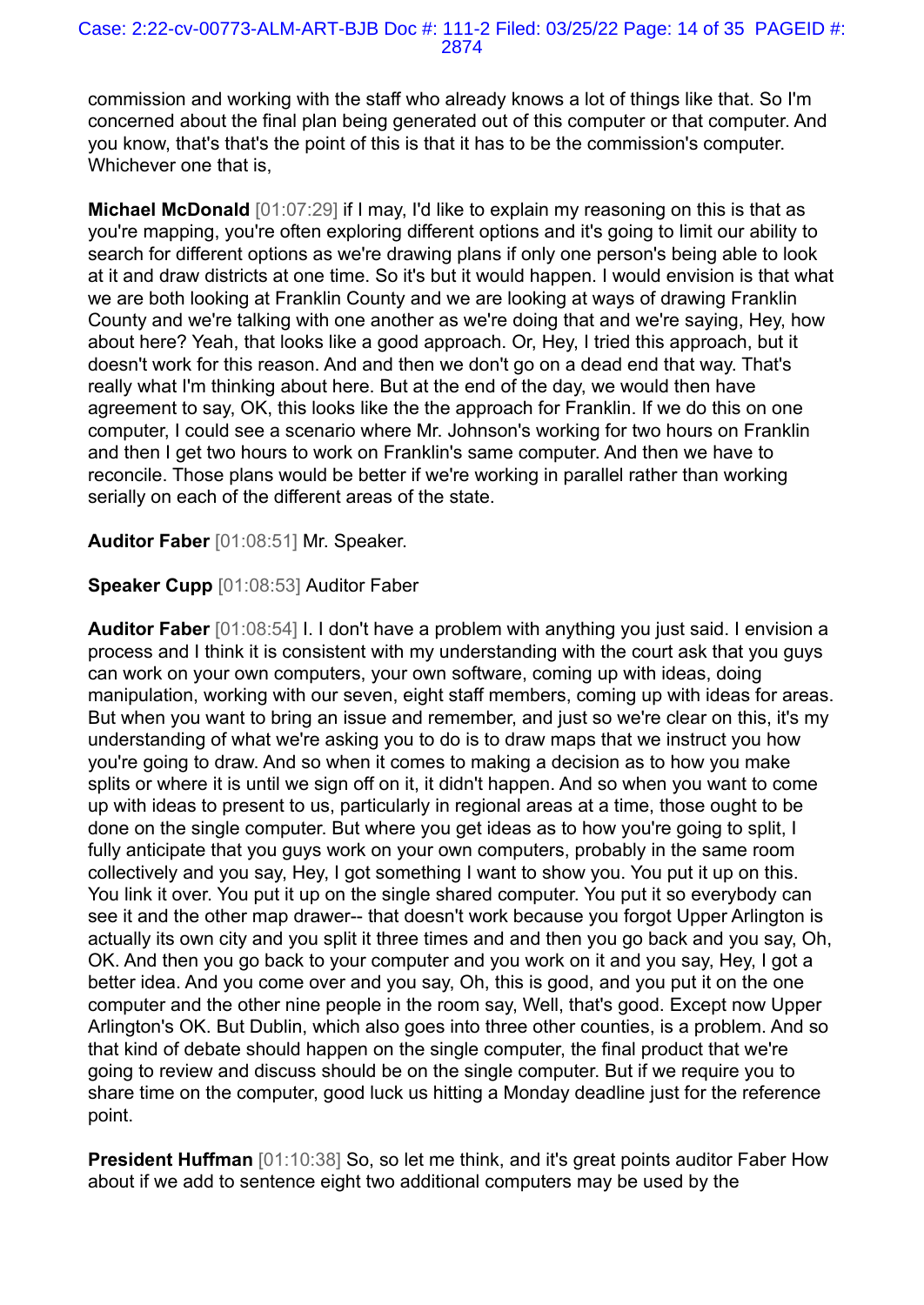mapmakers at the in the mapmaking making room, not off site or back in the hotel room. Two additional computers may be used for preparation work. Would that be alright?

**Michael McDonald** [01:11:02] That would be fine with me.

**Doug Johnson** [01:11:03] OK. You know, it certainly works and it's much more efficient. The the challenge is that we will have looked at scenarios and ruled them out that you'll never see.

**President Huffman** [01:11:16] well, that they're not they're not destroyed or I suppose they are. But that's what I mean. What we're really interested in is the court's order, which says it has to be drawn in public and endure, as we said, two sides to the coin here and have to be doing it together. But if you're working here and you're working here when you come together, what's on the computer is both of your work product OK, so that would be the my amendment to add to number eight. And if that works for the mapmakers,

**Speaker Cupp** [01:11:48] it would you would you restate that?

**President Huffman** [01:11:51] Sure. Two additional computers may be used for preparation work on site.

**Speaker Cupp** [01:12:01] By the independent mapmakers, right? So, Mr. Shellenbarger,..we have it...OK, so those would be off camera or are they going to be on camera? That's the next question. The preparation, everything will be on camera is what they agreed to put on.

**President Huffman** [01:12:33] Well, under the transparency rules, I think they need to be on camera.

**Speaker Cupp** [01:12:42] OK.

**Dan Shellenbarger** [01:12:43] Our phenomenal staff at the Ohio Channel can have no problem getting to that.

**Speaker Cupp** [01:12:47] . OK.

**Dan Shellenbarger** [01:12:48] We already have something set up right now for 2 screens, and we have one computer down there and we could add another computer or another screen.

**Speaker Cupp** [01:12:57] OK, so that's clear what what is going to be on screen is. Is there in separately working in preparation? Is that going to be on screen or when they they decide, was this will this will work? We're going to we're going to put that on the screen or we're going to have all three on the screen. I'm just asking you we need to get these things settled before we we do it, and then I have a final additional question that is, is your preparation? Once, once there is a consensus on it--is is the rest going to be deleted from the preparation computers or in the end is are each of you going to have separate maps? Even though there is a a a consensus map, you're still going to have separate maps, which is going to get tied up in litigation. So the commission isn't doing that at all anyway, according to the court order.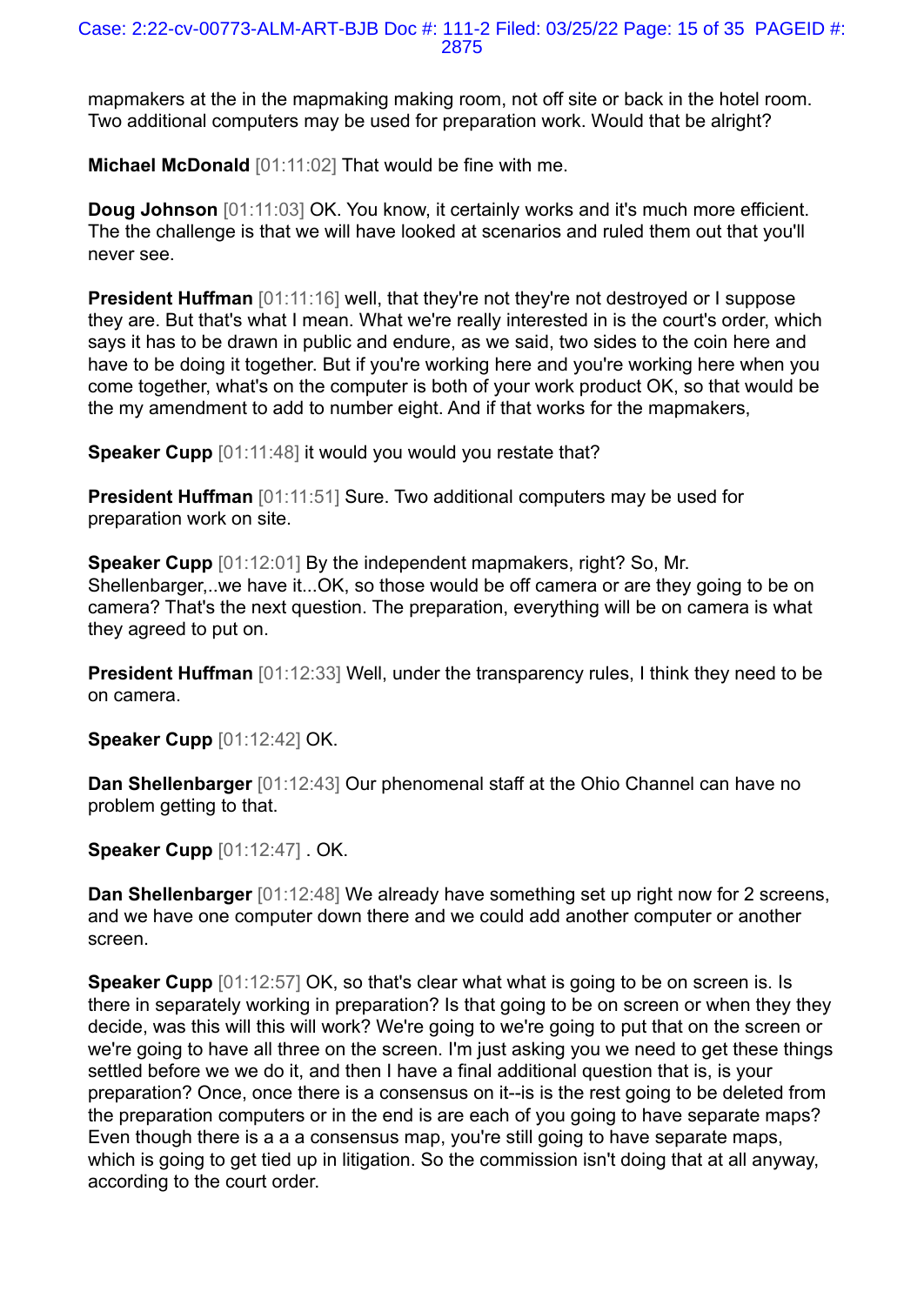**Michael McDonald** [01:13:58] I think we'll just have the one consensus map. I mean, we're going to be mapping around and making changes, and we're not going to be saving every single change that we make as we're drawing test maps. So I think once we have our consensus and we come to agreement where we don't have consensus and we come to you and look for your guidance, you know, that's that's where we'll have safe points in the process. I don't know if Doug has a different opinion, but that's my opinion.

**Doug Johnson** [01:14:34] Yeah, I mean, that's the dead ends or the things we can look at on the side and don't bring the main computer. Yeah. Aren't, aren't--I guess they'll be that they'll be on the wide screen shot on the TV, but that's about it.

**Speaker Cupp** [01:14:50] So occasionally you'll have updates on the third screen where the --I don't know. We haven't decided how many screens are going to be televised. But clearly, which is one where they've come together that will be televised? Yes. And maybe you have periodic updates on it that you separate I. I'm just trying to get a sense of what it is. I've never been through a process like this before, and that's why we're told we have to do so.

**Michael McDonald** [01:15:17] I do like the idea of having one computer where that's the canonical version. That's the one that is the working version that we're going to be showing you. And then on the side, we're exploring different options and seeing what we can come up with. I know this is a really difficult problem and there are lots of puzzle pieces that you can fit together here. And so we're going to run into dead ends. I'm sure that your mapers themselves have run into several dead ends through this process. So I fully expect that we're going to have that same issue and we're going to need to come over as fast as we can.

# **Speaker Cupp** [01:16:00] Leader Russo

**Leader Russo** [01:16:01] Thank you, Mr. Chair. I think as the gentleman from the Ohio channel has noted, there is certainly the capacity to show all three screens. You know, whether you're working in the two computers working on the putting some sort of consensus on the one computer. But we'll remind you if we're in a room. I mean, this is a it's it's public. It's being streamed, I presume. So all of those discussions, you know, will be available to the public. I think it meets the spirit certainly of the court order and is entirely transparent the process.

**Doug Johnson** [01:16:37] You actually bring up a good point, which is on the stream, do we need to have a camera on the room so that people can tell who's talking? Or do we just have the screens on on screen, you guys? Yeah. And yeah, he's got it covered. The question is, is just keep in mind each screen we add your your image at home gets smaller and smaller. So I think the staff behind you might be happy to buy some because they might this might be their chance to get some big screens in the office.

**Leader Russo** [01:17:12] Mr. Chair, you know, to to answer, honestly, any of this is such a huge improvement in the transparency process that I think the people at home will be OK with smaller screens.

**Co Chair Sykes** [01:17:30] Isn't there a wide screen? You know, nevermind. I don't know.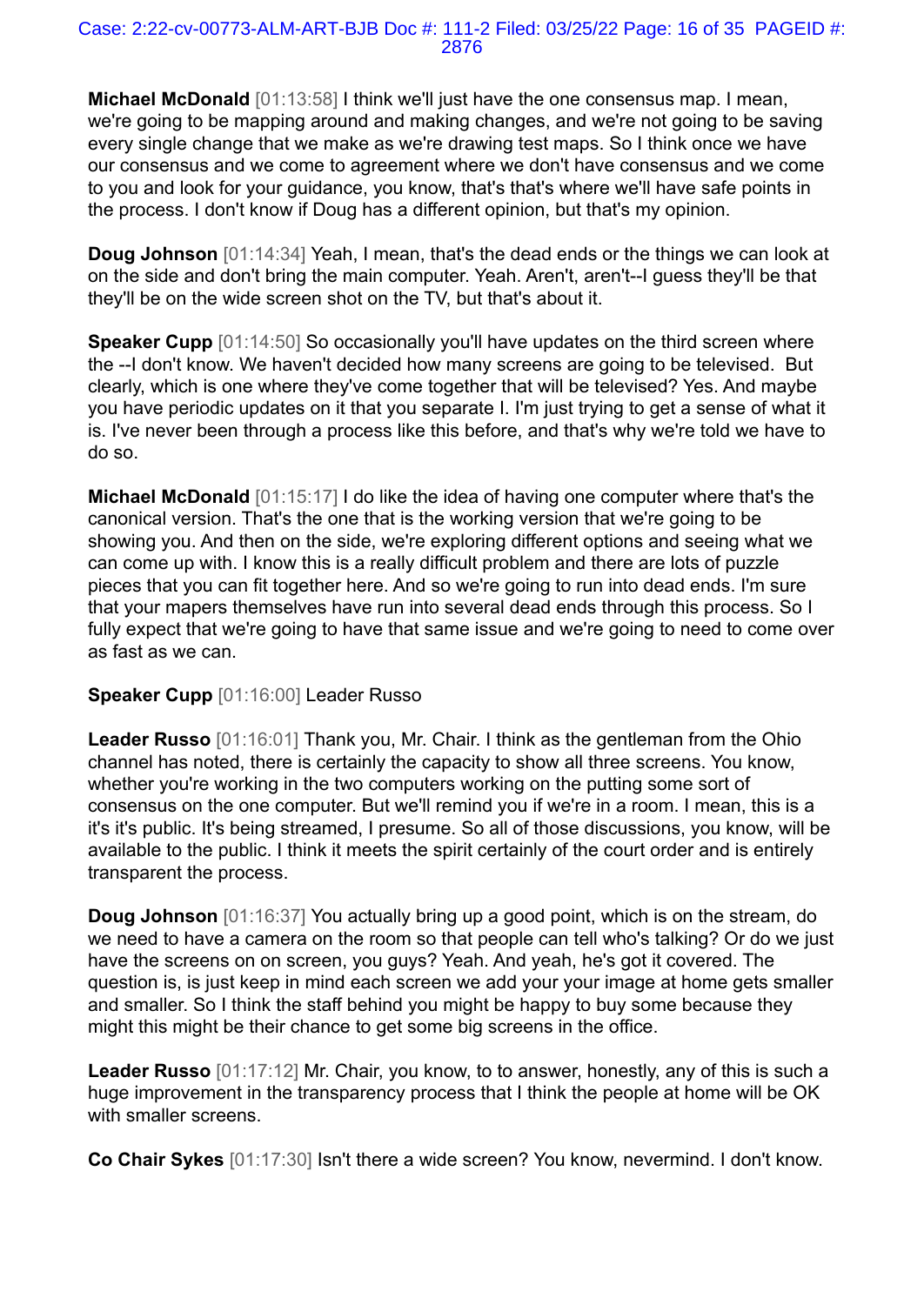**Speaker Cupp** [01:17:41] Maybe we'll have to see how the screen stuff works as we get into the process. I mean, I'm advised, however, that when you do prepratory, we'll have to see how the public records law applies to your preparatory work and whether or not we're going to end up with three maps anyway. So which is a concerning development so but let's let's do number eight, we have to kind of move along. So as I understand 8 would now read the map drawers shall utilize one computer purchased by the registering commission to draft any General Assembly district plan. Two additional computers for preparation. Two additional... Um.

**President Huffman** [01:18:33] Computers may be used for preparation purposes, .

**Speaker Cupp** [01:18:40] For preparation purposes, independent map makers.

**President Huffman** [01:18:43] on site, on site. Right.

**Co Chair Sykes** [01:18:45] And independent, the independent. The word independent,

**Speaker Cupp** [01:18:51] I would I don't have any objections, either, although I think we already said the map makers are independents, but we'll add that. OK. All right, is there any objection to eight as amended on Proposal A? There is no objection. Eight as amended, on proposal A will be accepted.

**President Huffman** [01:19:25] Mr. Chairman, propose and move that point number nine be adopted by the commission. This is racial data will neither be loaded onto the computer nor shall it be utilized by the map drawers in any way. Commissioners may recall, but perhaps not Leader Russo she wasn't on the commission in September that this was a point of discussion by the commission when the two maps-- both see the map for the General Assembly on September and then actually also the congressional map that was eventually adopted by the General Assembly at the end of November did not use racial data. So none of the three maps so far the commission has adopted... Either for the General Assembly or the two for congressional, have used that. As I argued in September, these the use of the stat is illegal under federal law, unless there are a whole variety of requirements that require that, that be used. There in the various lawsuits that were filed with the Supreme Court and have sent this issue back to them, all three of the opinions the court has no instructions or otherwise has not opined that this data should be used, nor have any of the parties who have brought the appeals to these brought this as an issue to the Supreme Court. So I don't think that we since we've argued this issue, it hasn't been used three times. None of the opponents who brought these lawsuits have asked for it, nor has the Supreme Court ordered or otherwise suggested that we use it. So I think we should adopt number nine, as is.

# **Speaker Cupp** [01:21:26] I'll second that.

**Co Chair Sykes** [01:21:27] Mr. Chairman, even though is not a required requirement. It's not inappropriate. It's allowable, particularly as secondary information. And I don't see why we would not want to avail the map drawers to all of the information that could be helpful and useful in in map drawing for informational purposes and to be used only in accordance with the federal law. So our language here stipulates that that it would only utilized in accordance with the federal law. So we're not trying to violate the law. We just want to have access.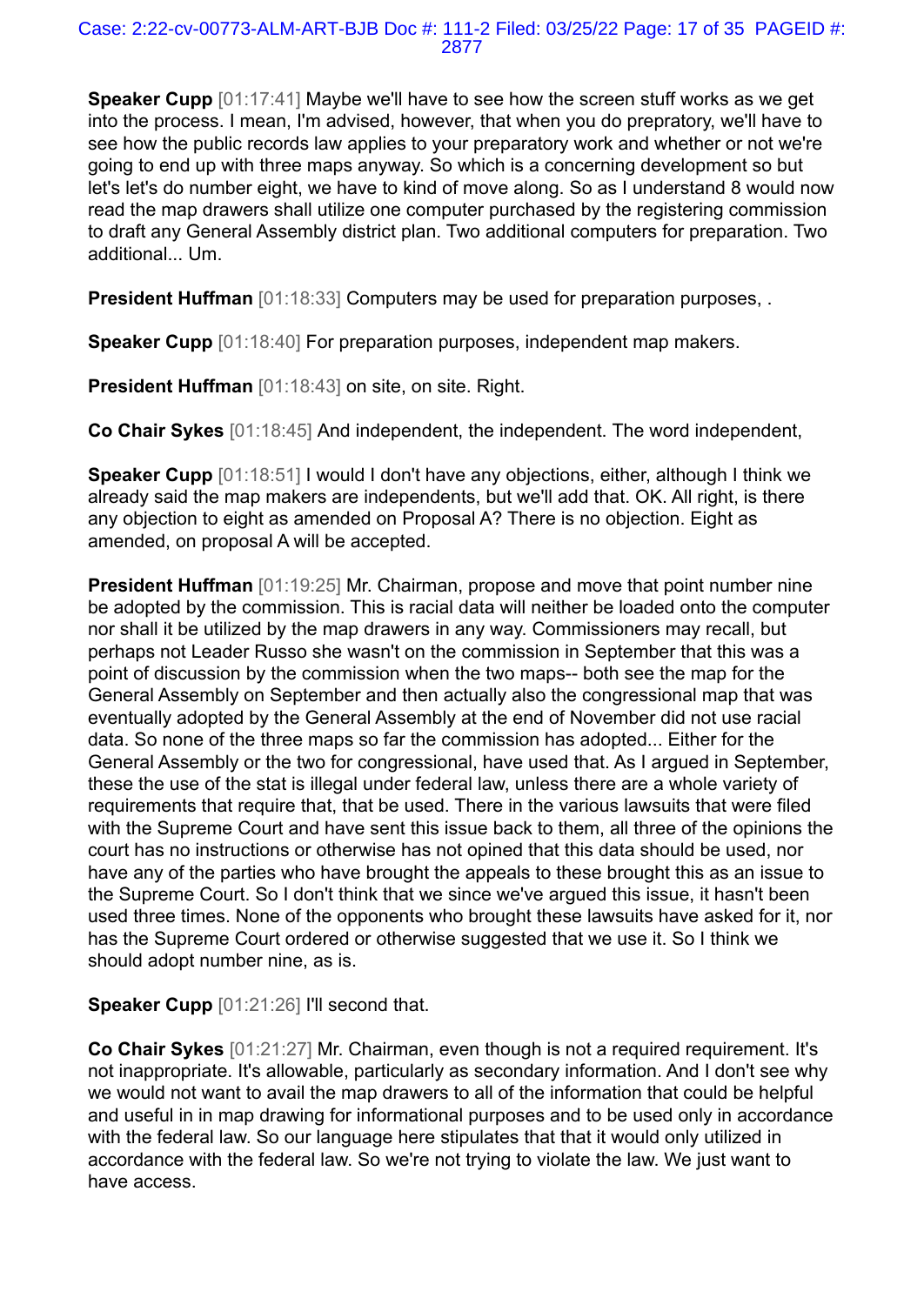**President Huffman** [01:22:13] Mr Co Chair, I think it is a violation of federal law and it also is I think that if the level or the determining factor is inappropriateness, not only is it in violation of federal law and therefore inappropriate, it adds another layer of complexity and discussion. And again, we've we've determined this issue a number of times. The opponents of this have not brought this up as an issue. The court has not instructed or opined on it.

**Leader Russo** [01:22:51] Mr. Chair,

**Speaker Cupp** [01:22:53] Leader Russo.

**Leader Russo** [01:22:54] Can I ask the Senate president Huffman, because I wasn't here in September, how is it a violation of federal law? I mean, in what way? Having the information accessible, my understanding is that it shouldn't be the primarily used or considered that is the violation of federal law. So I'm somewhat perplexed. And how you're saying having it accessible as additional information available is a violation of federal law.

**President Huffman** [01:23:25] Well, I'm not. I'm not sure what you mean by accessible as additional information, either. It is used in the mapping process or it's not. It's not. If this is the information we're using, the census data, the precincts and all of that, and that's being used to draw the map than it is. But another set of data over here that's accessible, either it's being used or it's not. And we have not used that. And the reason we haven't used it is because federal law prohibits the drawing of maps and districts based on race, unless there has been some presentation of evidence and a court determines that it's appropriate in a particular case. So we're kind of around the edges about inappropriate, accessible. It's here. Those aren't the standards. Either the standards are that it's legally required or it's not legally required. We have a lot of requirements in our constitution. I daresay more than any other state in terms of how we draw maps. But not only is this not a requirement, it's illegal to do, and that's what we have determined several times in this commission. And again, none of the opponents have brought that up as an issue in the Supreme Court has ordered us to do that to sort of insert this complex issue at the last moment here. I think the standard is inappropriate would also be inappropriate.

**Co Chair Sykes** [01:25:12] Co Chair, I'd like to ask the mapmakers, do they have your opinion on this?

**Doug Johnson** [01:25:20] Well, ask a question, and I don't speak for Dr. McDonald so he can weigh in on it too, but I think to a degree, you're both right. The the door to using this data in redistricting is typically a racially polarized voting study. And I don't know. I don't believe that's been done, but I would like to ask and confirm whether or not that's been done, because without

**Speaker Cupp** [01:25:45] no information like that has been submitted to the commission.

**Michael McDonald** [01:25:54] I would say at this stage in the process, we would need a primary election data and none of that is available. So in the limited amount of time that we have to do our work, I would defer to President Huffman and no, I would rather not look at racial data.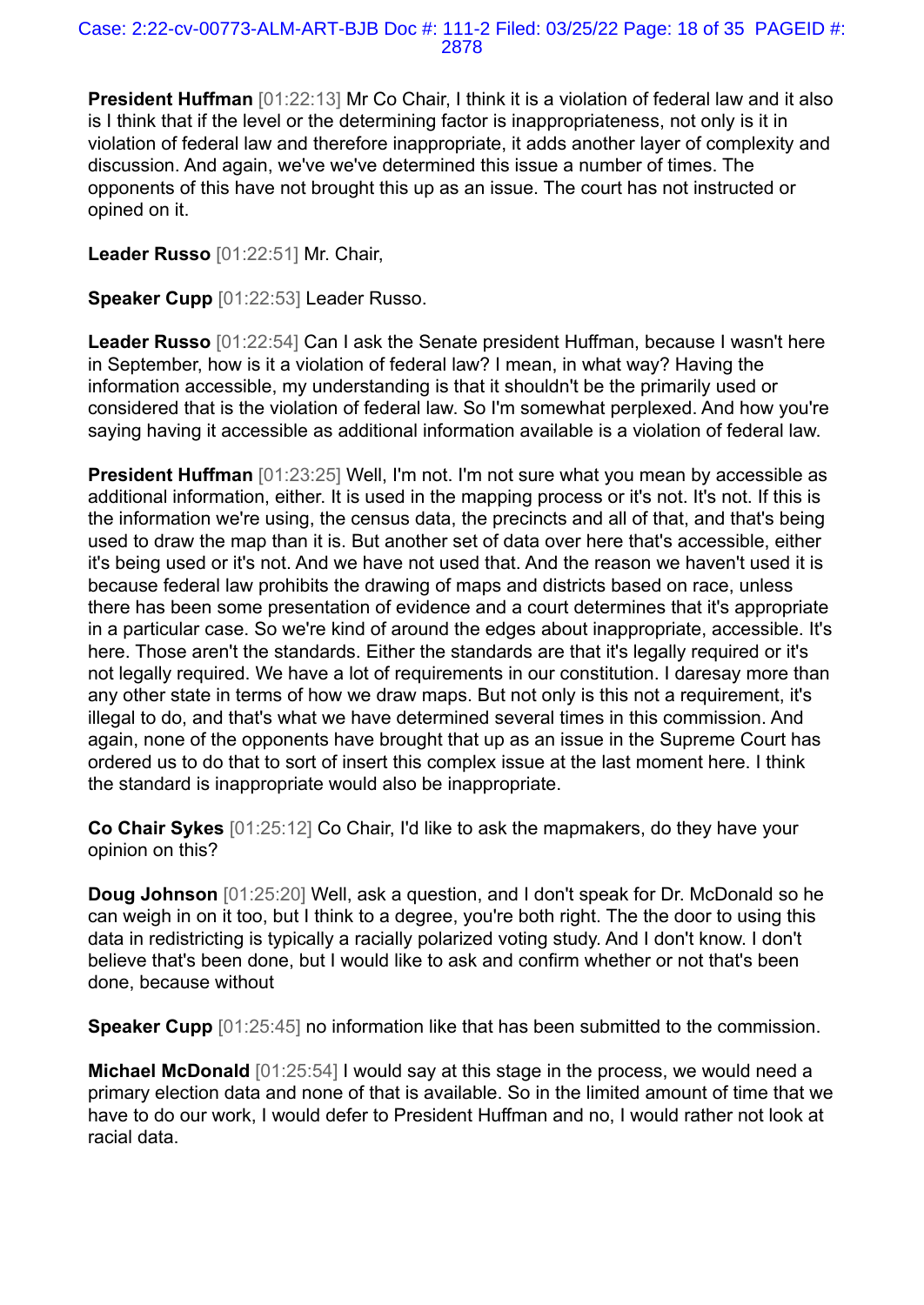#### Case: 2:22-cv-00773-ALM-ART-BJB Doc #: 111-2 Filed: 03/25/22 Page: 19 of 35 PAGEID #: 2879

**Speaker Cupp** [01:26:23] Is there an objection to number nine, although I would say now we have three computers instead of the computer, so I would guess that any onto any of the three computers.

**President Huffman** [01:26:39] So I add the letter s on the end of computer

**Speaker Cupp** [01:26:43] onto the computers, yes, I think that would solve that problem. Is there objection to number nine with with the addition that computer is now computers? Hearing no objection, number nine from Proposal A is adopted,

**President Huffman** [01:27:08] Mr. Co-Chair, I move that number 10 be adopted with the proposed amendment, added the word independent before map in the first line of number 10, as suggested by Senator Sykes.

**Speaker Cupp** [01:27:30] All right, is there any objection to number 10 from Proposal A adding independent before the word maps in the independent maps drawer? Without objection number 10 from Proposal A as amended will be accepted

**President Huffman** [01:27:51] as to number 11. Mr. Chairman, I think it's the first I move number 11. And again, I think the only assertion is Senator Sykes requested the word independent before the word map in the first line on number 11. And that's acceptable, and I would move with that change for the acceptance of number 11.

**Speaker Cupp** [01:28:12] All right. Number 11 be amended to add the term independent before map drawers

**Doug Johnson** [01:28:21] co chair, if I might. Just (yes), a clarifying question. The reference to the United States Supreme Court just like in general, I am not aware of any specific U.S. Supreme Court rulings in this proceeding. Correct?

**Speaker Cupp** [01:28:33] that we're not aware of any either. But anything could happen in this (audience laughter) All right. Any objection to a number 11 as amended, in proposal A? Hearing none that will be accepted.

**President Huffman** [01:28:49] Mr. Co-Chair, then I'd move number 12 and again, the same, the same insertion. That suggestion of Senator Sykes would put in the word independent before map. And the other suggestion is that we change the word amongst to between. And I am not --I guess I'm not a -- that's fine with me. I can't think of good words to say about that.

**Speaker Cupp** [01:29:21] OK number 12 as amended independent before mapmakers -drawers. I guess drawers. And change amongst to between. Any objection to number 12 from Proposal A as amended? Hearing none, it will be adopted, accepted.

**President Huffman** [01:29:52] And then, Mr. Chairman, number 13, I would move that and again with the same insertion requested by Senator Sykes with the word independent before mapmakers -- or mapdrawers.

**Speaker Cupp** [01:30:03] Mapdrawers. all right, any objection to number 13 from Proposal A? And right on this side proposal. As amended, hearing none number 13 is accepted.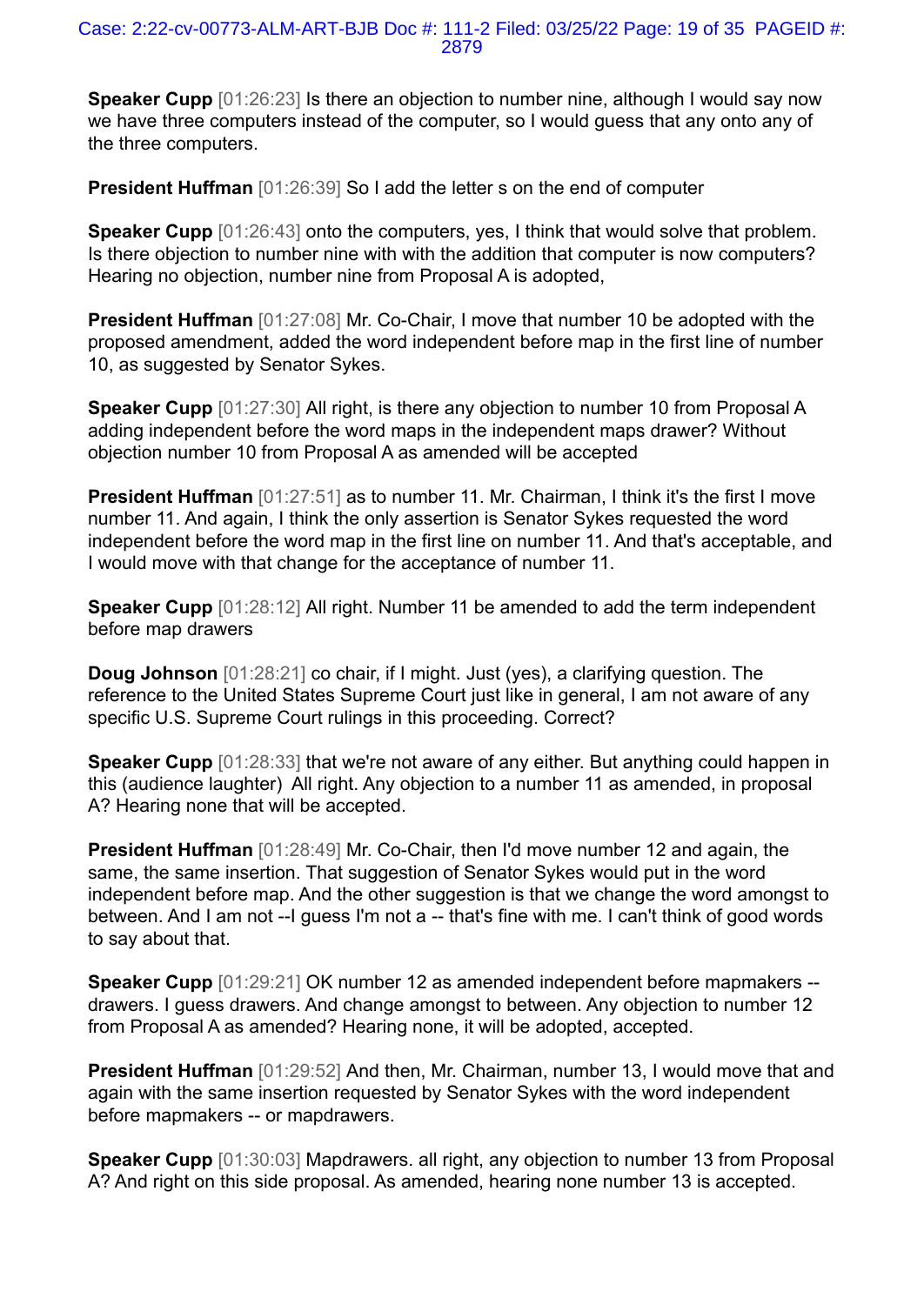#### Case: 2:22-cv-00773-ALM-ART-BJB Doc #: 111-2 Filed: 03/25/22 Page: 20 of 35 PAGEID #: 2880

**President Huffman** [01:30:20] Mr. Co-Chair. If I could, I'd like to talk to proposals 14, 15 and 16 together, and so what this suggested attempt at resolution is if there is disagreement under No. 12, the issue is referred to the full commission and if in fact, the redistricting commission under 13 has a unanimous conclusion, the map drawers shall implement those instructions, and I think that's relatively simple to see. However, if the map makers under 12 have a disagreement, if the issue is brought to the redistricting commission and there is not a unanimous consensus by the Commission, 14 says that that issue shall be referred to mediation. And the request of Senator Sykes is to strike 14 and not have that issue referred to mediation, which I guess to be honest with you, I thought that's why we got the mediators. So I'm wondering about the request to strike that.

**Speaker Cupp** [01:31:45] Any discussion?

**Co Chair Sykes** [01:31:49] Can we stand at ease for a second?

**Speaker Cupp** [01:31:53] Sure. The Commission will stand at ease.

**Speaker Cupp** [01:31:54] The commission will come back to order. Co-chair Sykes,

**Co Chair Sykes** [01:35:47] thank you, co-chair in reviewing this, we wanted to make sure that we weren't putting some measures in place that would have that would bog down this process. But I believe the president of the senate is correct. This is why we had the mediator. And we will withdraw our objections to those three items. We just want to make sure that we do- we manage this so that we will not bog it down so we can comply with the timeframe that we have that has been stipulated.

**President Huffman** [01:36:29] Very good. So if I'm understanding the points 14, 15 and 16 are all acceptable, Senator Sykes. So I'll just move all of those jointly rather than going through each one.

**Speaker Cupp** [01:36:45] Any discussion? Leader Russo.

**Leader Russo** [01:36:50] Just quickly added I'm fine with moving them all together. But just to add that, I think you know, one of the concerns is as issues and conflict and disagreement arises, we are going to be meeting every day, getting updates. You know those things, you should move on to something else and bring them all to us at one time. I think the concern is stopping with each single one without moving on concurrently to other pieces so that we can be as a commission during our time going through all of those things. That's the only concern. It's just not bogging this down.

**Speaker Cupp** [01:37:33] Any further discussion. So without objection, number 14, 15, 16 and 17 from proposal,

**President Huffman** [01:37:43] no. Only 14 through 16.

**Speaker Cupp** [01:37:46] 14, 15 and 16 from Proposal A. Any objection? There is no objection. They are accepted.

**President Huffman** [01:37:53] All right. Now as to Mr. Co-chair as to number 17, point 17. I do have a insertion that the Secretary of State handed me his notes. Secretary of State, can I go ahead and do this?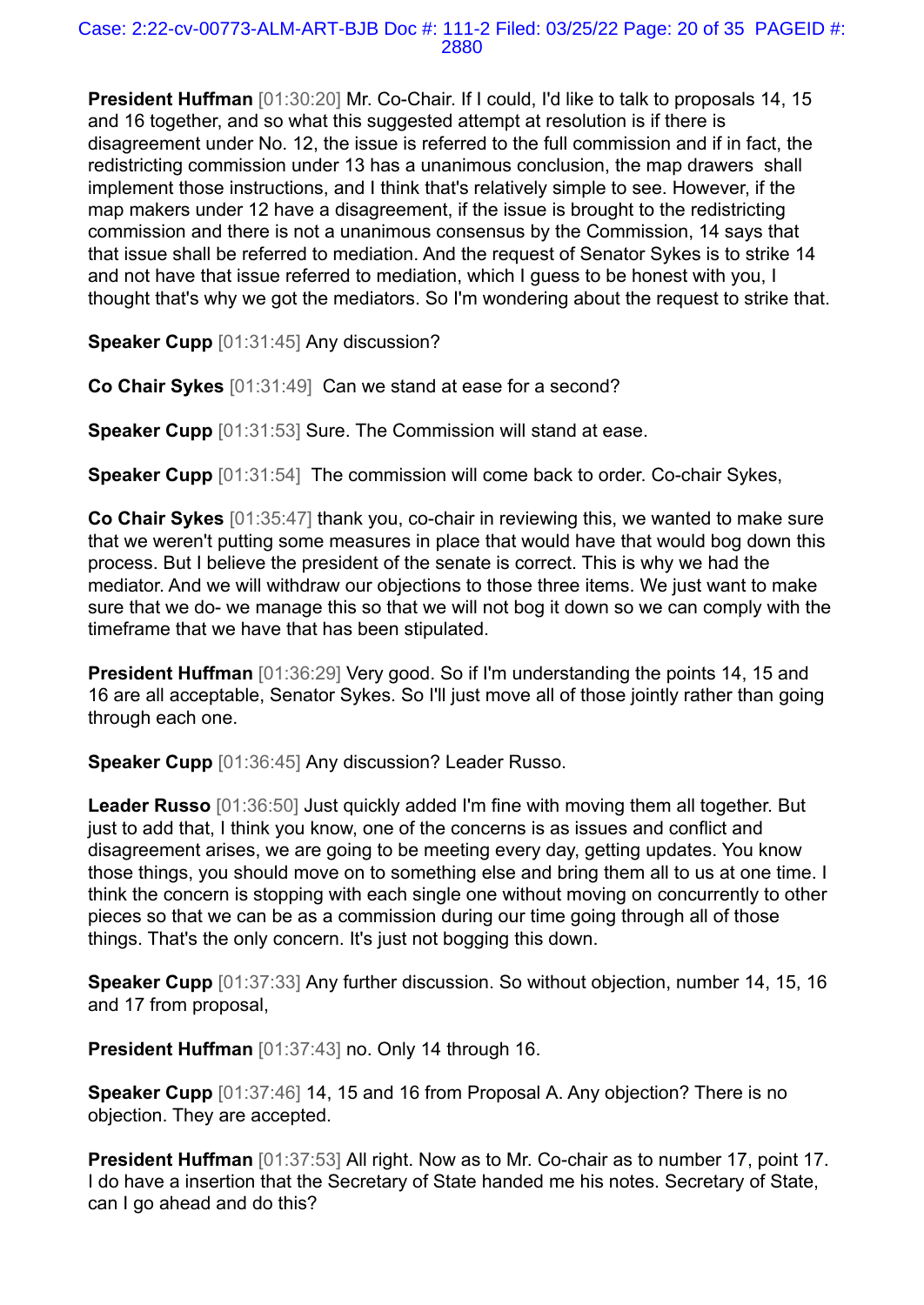**Sec of State LaRose** [01:38:07] You can. I can describe them if you'd like, but do you want?

**President Huffman** [01:38:11] Well, I'll let the secretary talk about why these are important and I can give the specific language. Go ahead, sir.

**Sec of State LaRose** [01:38:15] Thank you, Mr. President, Co-Chair, co-chairs. Once the work of the commission is done and the maps get filed with my office, those maps are in effect at that point. But of course, the work that the boards of elections need to do is just beginning and in order for the boards of elections to do really what amounts to five or six weeks worth of work, programing these into their voter registration system, beginning to line the right voters up with the right districts so that people receive the correct ballot when they show up to vote. We need a few things beyond what's been listed here. They are the equivalency files, the shape files. This talks about the descriptions, but I wanted to add the word legal in front of those of the legal descriptions of the geographical districts. And then also that most populous county by district description, which is a relatively simple thing to arrive at. Mr. Springhetti and Mr. DeRossi both know this, and they were able to really quickly get that stuff to us. But by really quickly, I mean normally would take three weeks. They were able to get it done in like a week and a few days. So within 10 days to two weeks is the other thing. I'd like to add that we would need those files so that the boards of elections can start to program.

**President Huffman** [01:39:33] So if I think if I have this right and I'll ask the secretary to confirm. My amendment to 17 that was submitted to to the commission so far, I guess my amendment to the proposed rule is in the third line before the word description. We would, you insert the word legal.

**Co Chair Sykes** [01:39:58] Right.

**President Huffman** [01:39:58] And after in the same third line after the word district, we would insert the words shape files, comma equivalency files, comma and county population and the filing location of the most populous county.

**Sec of State LaRose** [01:40:19] Correct.

**President Huffman** [01:40:19] And then the fifth and then the final change to the proposed 17 would be to add the words at the end of the fourth line within 10 days.

**Sec of State LaRose** [01:40:32] Correct.

**President Huffman** [01:40:33] OK. So that is the proposed 17 that I'm putting forward to the commission and I know that the senator Sykes have moved to strike all of the original proposed 17. So and it looks like the map makers have an opinion, too.

**President Huffman** [01:40:51] So the if I could speak on it, we did have a chance opportunity to talk to the co-chairs, to the map makers about this particular issue. And our main concern was, again, timetable. We want to make sure up into now the block files, or shaped files are the only ones that we were had been responsible in majority and minority responsible for submitting as the maps. We know that these takes a lot of this. This requirement may take up more time and we just want to make sure that we're not trying to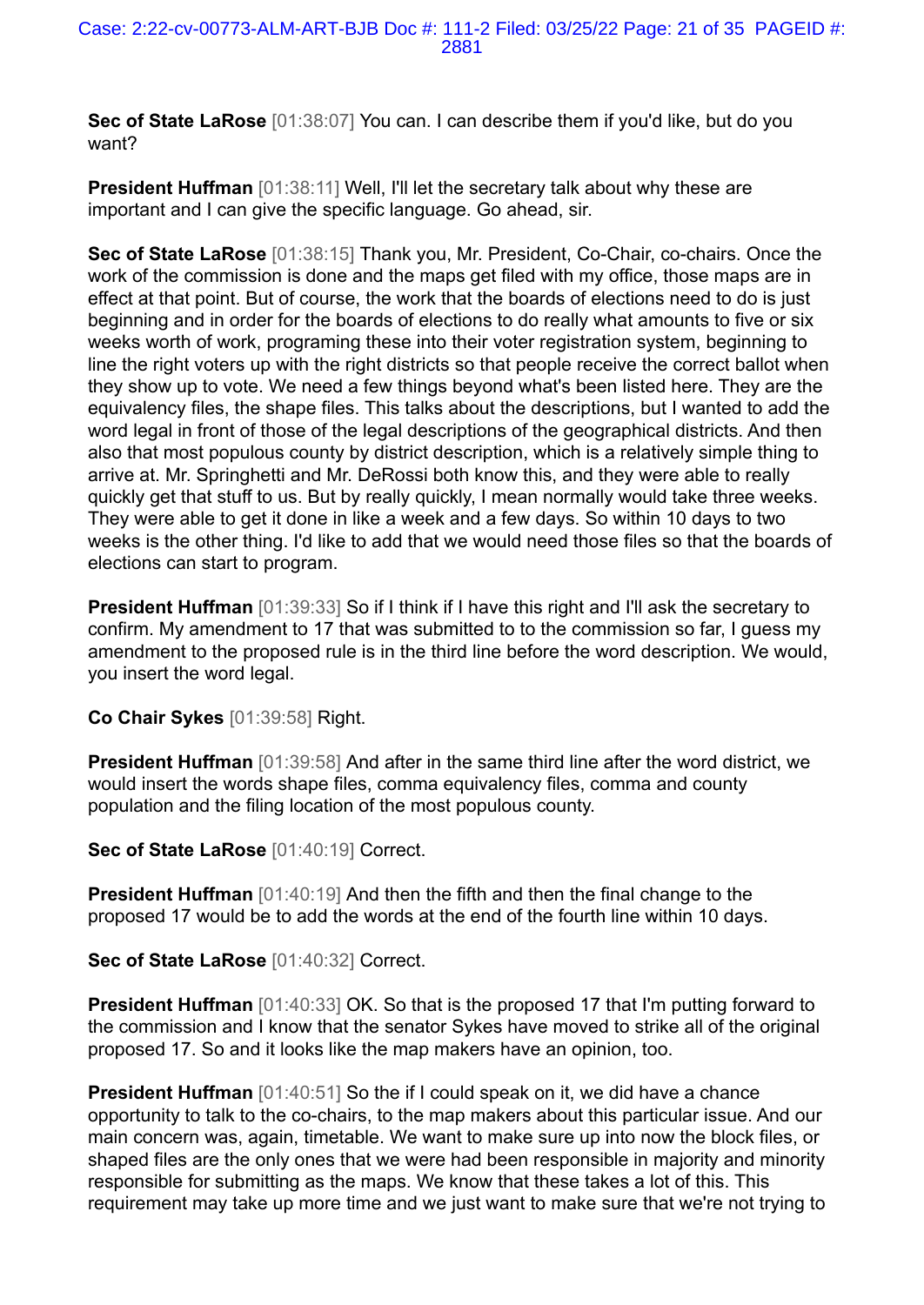get them to comply with this all by March 28. So I think they may have some comments to add to it.

**Michael McDonald** [01:41:34] Yes, I just want to echo that. We can easily get you the block equivalency file and the shape file. If it's possible, since your staff have experience with transmitting the other information to you. It probably, if we can, under our direction that your staff can produce that other information might be acceptable to get it to you to your office?

**Sec of State LaRose** [01:42:00] Long as it can be done accurately and be done within 10 days, I would defer to the president and the speaker because the two staffers that I named who have done this work very quickly. I mean, in the past, including pulling all nighters to get it done. Thank you, guys. They work for them. So it would be that would be their call.

**Doug Johnson** [01:42:21] I completely agree with. Dr. McDonald just said and add it may have worked out on the past map. Keep in mind that the Senate assignments can get very complicated and and I would agree with Dr. McDonald that maybe once that once the lines are drawn, it might be better if the Senate assignments are handled by legal staff here.

**Sec of State LaRose** [01:42:44] We're talking about the Article 11, Section five Senate assignments.

**Doug Johnson** [01:42:49] Yeah, you can. You can end up with a district being the largest district in multiple Senate districts. And so then who does that get assigned to? And it just leaves that the law just puts that on the commission in those. And I suspect they may be able to do it fast because there may not have been any of those situations, but that would be very awkward. Part of the independence is we don't know where your incumbents live or what they represented in the past. And so it's probably better at that point if those who know those things do make those final calls if they need to be made.

**Co Chair Sykes** [01:43:29] Again, our only issue is just making sure that we have enough time to do it if the staff can provide this function. I think it could be helpful.

**Speaker Cupp** [01:43:39] Well, at least one of the staff advises me that if the staff isn't the ones that draw it, that they're going to have difficulty understanding what the legal directions or legal description is, and it's going to be difficult for them to sort of pick it up and do it. So I don't know.

**Sec of State LaRose** [01:44:02] Speaker, could I make a suggestion, perhaps that maybe the experienced staffers that have done this work in the past would collaborate with our independent map drawers for the creation of those legal descriptions?

**President Huffman** [01:44:21] Well, I would say that's that certainly willing to do that, but I also want to make sure that those things are not done independently and without the knowledge of all seven commissioners and their staff, because I think that's the spirit of most of the things that we've been. We've been doing.

**Speaker Cupp** [01:44:38] So it very well may be. We're going to have to get some more information about the process and see how how that can be can be done. And so maybe we'll have to we have to we have to revisit this one on that point. Leader Russo.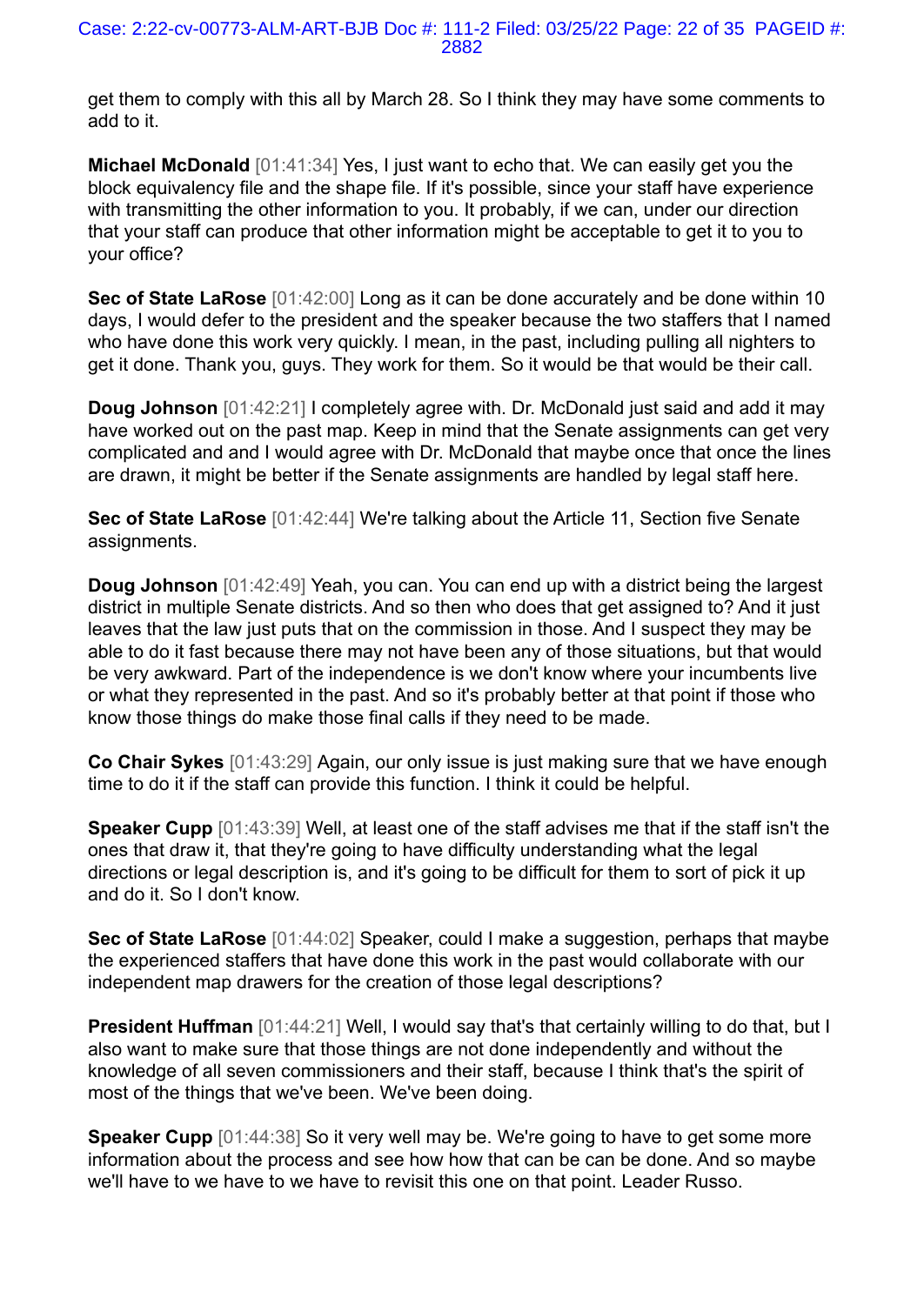**Leader Russo** [01:44:57] Thank you, Mr. Chair. I think the important piece for us, as we were looking at this was just being very clear that providing the and I'm going to totally mess this up. But the block assignment files, et cetera, by March 28 is distinct from some of these other pieces that do can take 10 days, actually sometimes can take a couple of weeks that we're very clear that that is not part of what is expected on March 28. The legal description, because typically that has come two weeks, two weeks after.

**Sec of State LaRose** [01:45:37] And I don't think anybody would reasonably expect that the the legal description would be done the same day that the maps are filed. But if we want to put it in there, and that's why I said within 10 days is what I was asking for.

**Speaker Cupp** [01:45:49] I would just add that if we're part of the team writing the legal descriptions, I don't know how you what yours look like, but that may not fit within our budget as well. So we may need some additional because as you just said, it's seven to 10 days with some over some all nighters.

**Sec of State LaRose** [01:46:06] Yeah, it's excruciating work. Yes, it really is. Yeah, yeah.

**Speaker Cupp** [01:46:14] Having done legal descriptions for deeds, even that can be excruciating, let me. So we may have to revisit this to figure out who can do what and how and under what circumstances. But Senator Huffman, I have part of your amendment here because you were going through it. After description of each House and Senate district, you added shaped files, equivalency files and something else

**President Huffman** [01:46:45] and county population and filing location for the most populous county.

**Sec of State LaRose** [01:46:53] Yeah. Correct. So as you know, candidates are required to file their petition at the most populous county board of elections, historically those that draw the maps. It's a real, this is a pretty straightforward and simple process, but to just get the list of which county is the most populous county in each district so that so that candidates know where to file their petition?

**President Huffman** [01:47:13] Yeah, so and I just handed the notes to your clerk, Mr. Co-chair. All right. You can keep that. Oh, you got it. OK?

**Speaker Cupp** [01:47:23] All right. All right. Is there any further discussion on 17 as amended? All right, hearing no discussion, is there any objection to 17 as amended from Proposal A. Hearing none, that would be accepted.

**President Huffman** [01:47:39] Mr. Chairman, I would withdraw my proposed 18 in deference to the auditor's superior proposal for 18, right?

**Speaker Cupp** [01:47:49] Auditor Faber, you have a substitute 18.

**Auditor Faber** [01:47:53] Yes, it's Mr. Chair. It is nice having a employment lawyer is your chief of staff.

**Speaker Cupp** [01:47:58] So we're going to we're going to call this one proposal C, how's that?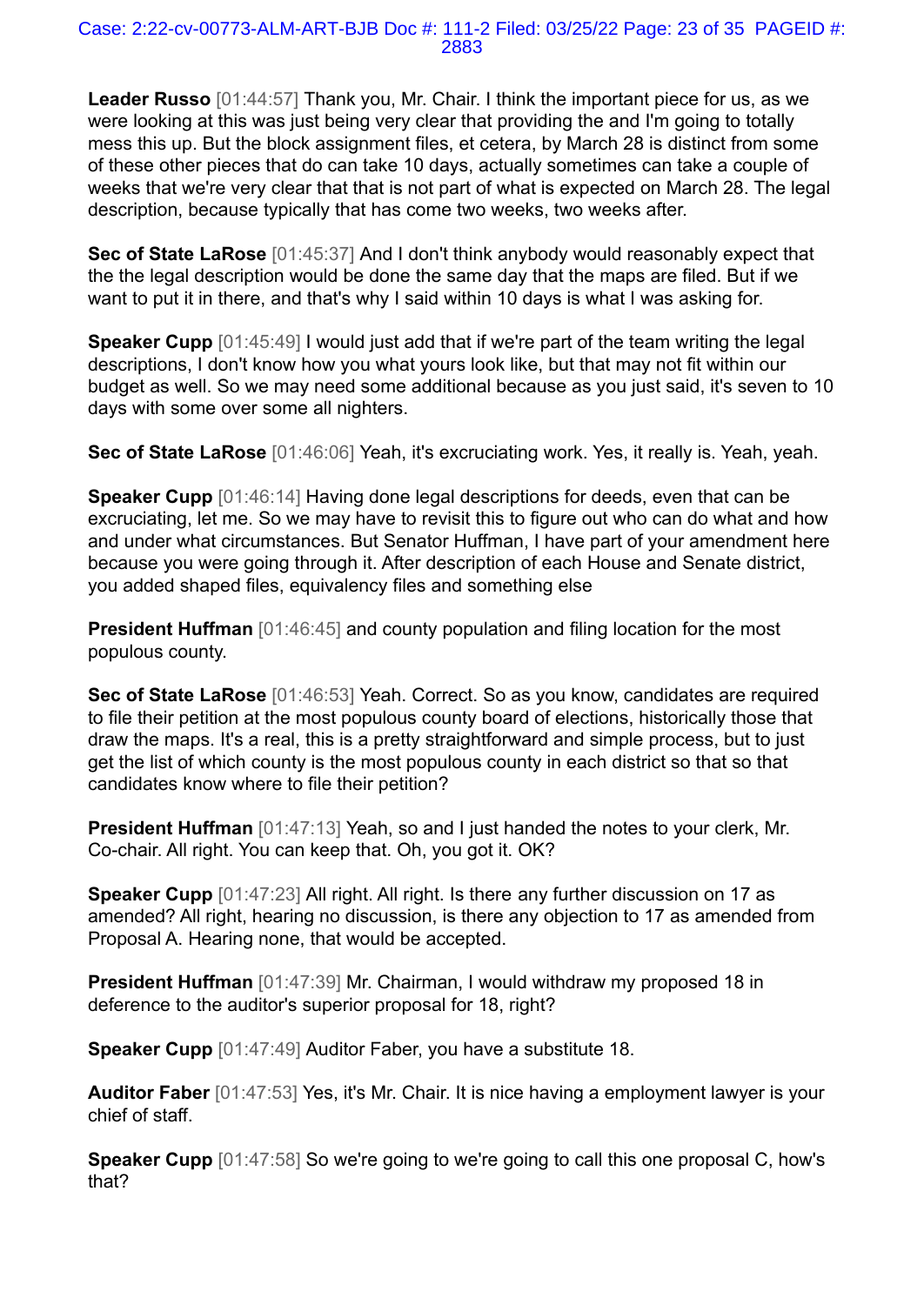#### Case: 2:22-cv-00773-ALM-ART-BJB Doc #: 111-2 Filed: 03/25/22 Page: 24 of 35 PAGEID #: 2884

**Auditor Faber** [01:48:04] You all have the one sheet for 18, and essentially it makes clear who the duty is owed to by the map drawers to be consistent Supreme Court opinion that it is us that's drawing the maps, and it just also makes clear to alleviate any confusion as to whether anybody is going to be communicating with the mapdrawers on these maps but us. And I don't think there's any confusion on that, but certainly, certainly they they certainly. Just just to clarify here, it says the independent map drivers agree that they have been hired, by the Ohio Redistricting Commission. And as such, they owe a duty of fealty to the Ohio Redistricting Commission. Accordingly, the independent map drawer shall not discuss or communicate with any person, organization or group. Aside from the Ohio Redistricting Commission and the commission member staffs regarding any aspect of the crafting of any redistricting plan. Failure to abide by this requirement may result in immediate termination of the Independent Mapdrawers contract, along with all available remedial measures caused by the independent mapdrawers breached its duty of fealty to the Ohio Redistricting Commission. and the concept is pretty straightforward. You talk to us, you work with us, you don't deal with outside entities. You don't deal with former clients, former people. It shouldn't be. It shouldn't be complex or complicated.

**Doug Johnson** [01:49:24] If I might. And Dr. McDonald agrees with this. Just where it says crafting. If it could be the substance, the only thing like I want to be able to coordinate with my wife when we might finish. And let my team know when I'm when I'm free for calls and that kind of thing.

**Co Chair Sykes** [01:49:39] And he's a comedian too, I like that.

**Doug Johnson** [01:49:41] Well, I've actually been in situations where you weren't allowed to speak with your spouse about the project, and

**Auditor Faber** [01:49:48] We are not sequestering you.

**Doug Johnson** [01:49:49] Exactly right.

**Auditor Faber** [01:49:51] So regarding any aspect of how would you propose changing it?

**Doug Johnson** [01:49:55] I was just going throw out, the substance of any redistrict plan. If you're comfortable with that.

**Auditor Faber** [01:50:00] So where do you have that? Just tell me the line and the words.

**Doug Johnson** [01:50:07] Oh, I guess one two three, four... Line five where it says aspect of the crafting of any redistrict plan? OK, there could just be aspect of the substance of any redistrict plan. All really for logistical discussions being able to be outside.

**Speaker Cupp** [01:50:24] So substance includes procedure and process?

**Doug Johnson** [01:50:32] I would think so.

**Auditor Faber** [01:50:35] So you understand it.

**Doug Johnson** [01:50:37] Oh, yes, I would certainly understand as everything other than like what time I can be on the phone with somebody you know, about completely unrelated issues.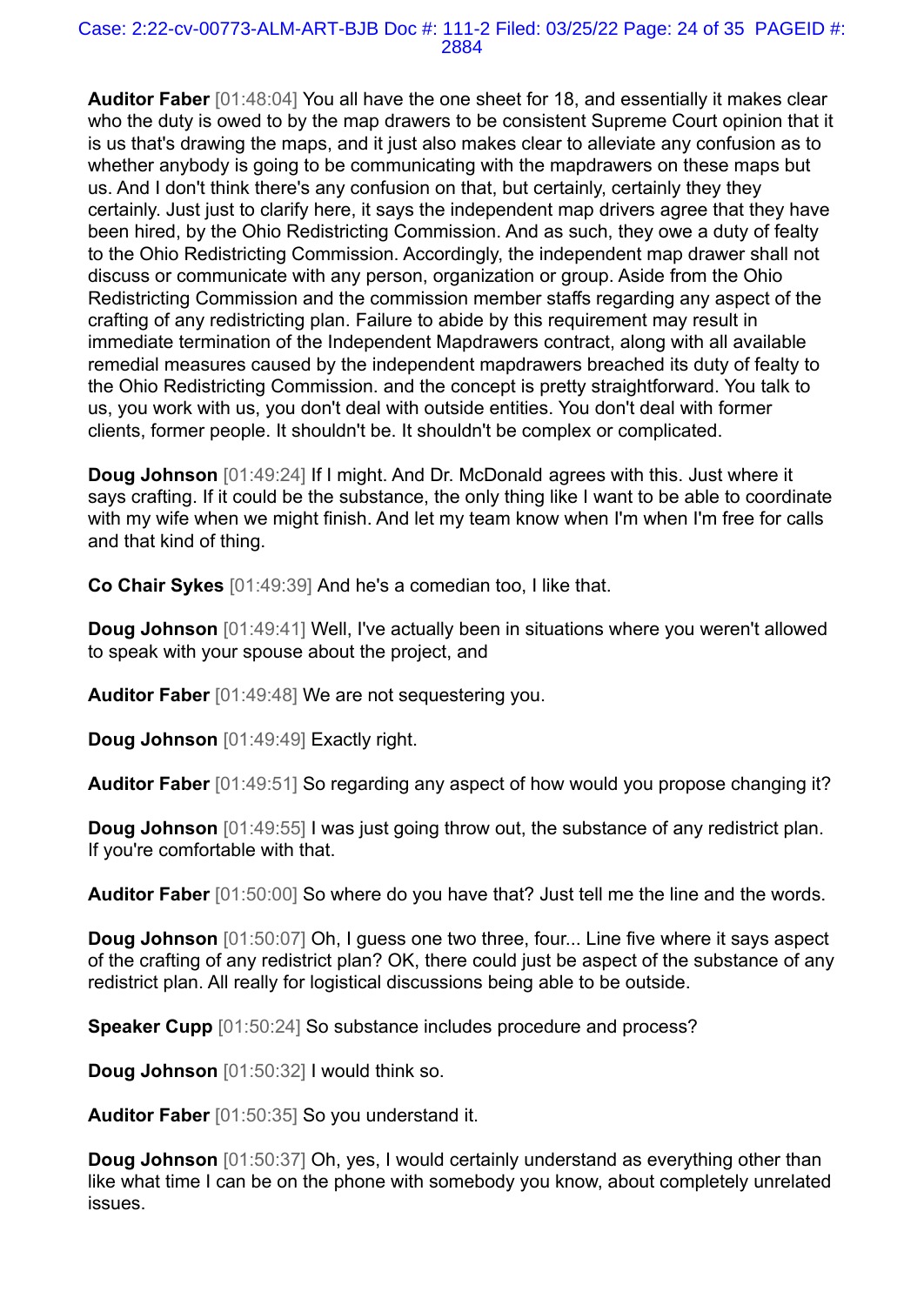# **Speaker Cupp** [01:50:49] Dr. McDonald?

**Michael McDonald** [01:50:50] I was just going to say I just assumed that this was the case, that we are working for you and only you.

**Auditor Faber** [01:50:57] You've both been independent experts for lawyers, so you understand that.

**Michael McDonald** [01:51:00] Absolutely.

**Auditor Faber** [01:51:00] I have no objection to changing it to regarding any aspect of the substance of any redistricting plan. I don't have a problem as long as we understand that the definition of substance means any of the details.

**Michael McDonald** [01:51:14] Of course.

**Auditor Faber** [01:51:15] You know, if you want to talk to your wife about what time you have to go back to work, what you're doing, the fact that that redistricting commission have been really crazy and they're micromanaging all of that is perfect communications with a spouse, It isn't necessarily perfect communications with people who are suing us or other people involved the outside. OK.

## **Michael McDonald** [01:51:36] Yep.

**Speaker Cupp** [01:51:37] All right. So any objection to that change from crafting to substance? Hearing no objection to that. Is there any further discussion on Proposal C that we were considering? All right. Without objection, the Proposal C will be our number 18 and is accepted.

**President Huffman** [01:52:01] Mr. Co-chair? I have an additional proposal and I apologize to the members that this was not a part of. This was not part of the list of 18 items. And I think this maybe this is a little bit mundane, but in perhaps superfluous. But let me read this and see what the commission members think. So this would be proposal point nineteen. All work is to be done in the designated room at the State House. No materials shall be taken off site and the room shall be available 6 a.m. to 10 p.m. doesn't mean everybody has to be there 18 hours a day, but I don't want folks to say, Hey, I went over there at four o'clock and it was locked and I couldn't get in or something like that, so. And it's 6 a.m. to 10 p.m. seems like you had eight hours of sleep and, you know, 16 hours to work, that's a great day, isn't it?

**Speaker Cupp** [01:53:02] Do you want to restate or.

**President Huffman** [01:53:03] Sure, I'll start over. All work has to be done in the designated room at the State House. No materials shall be taken offsite. The room shall be available 6 a.m. to 10 p.m. each day.

**Co Chair Sykes** [01:53:19] And looking at our other proposal, I guess it's on D, I guess we can say, Oh, it's D, the first item on there is the meeting. The independent mapdrawers will be held in. We designated the North hearing room, but we understand the staff may have identified Room 116. And I think this is similar, that this is a place where they do their work.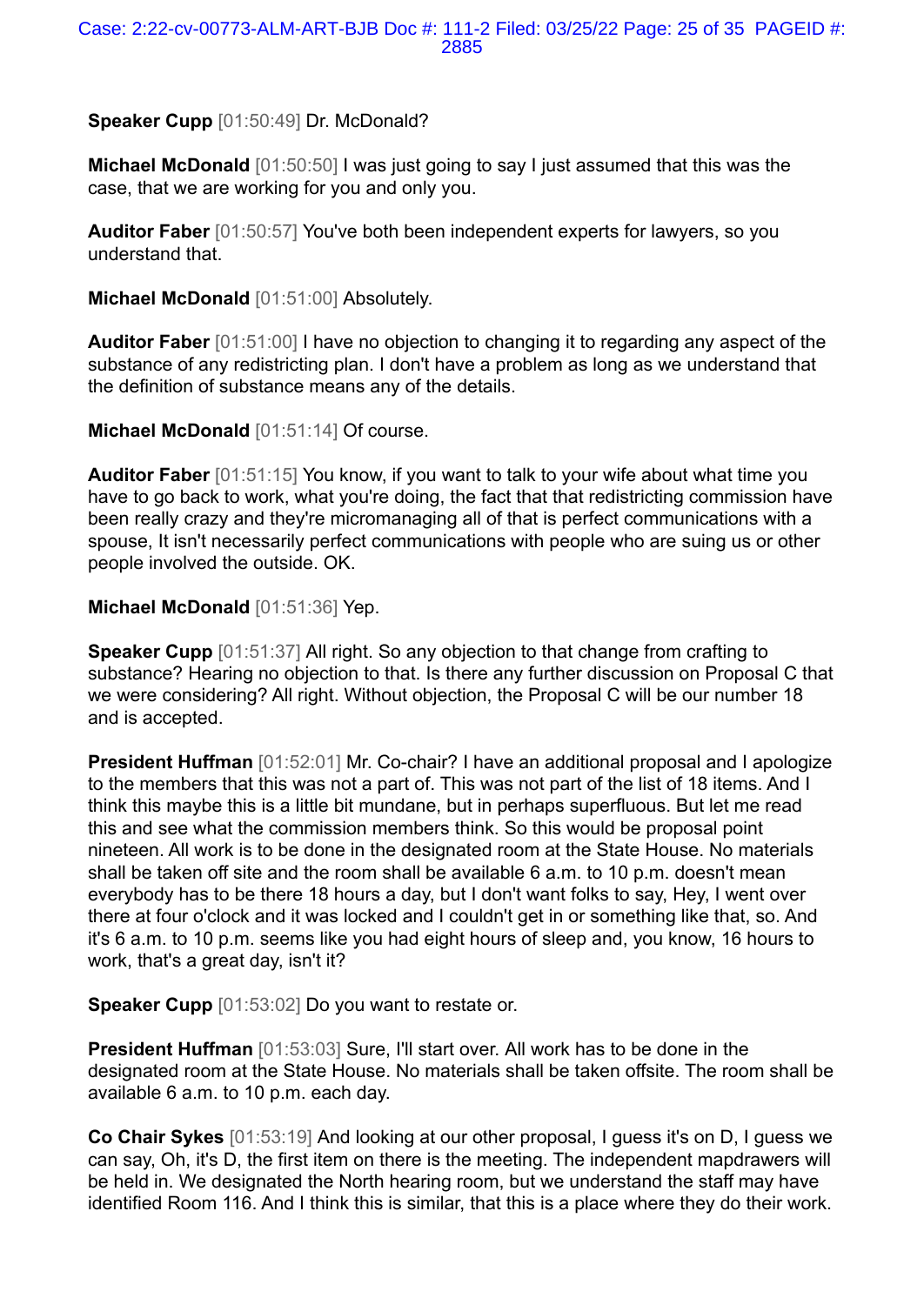**President Huffman** [01:53:50] Yeah, Mr.

**Auditor Faber** [01:53:51] I just can offer a friendly amendment.

**President Huffman** [01:53:54] Well, yeah, in just a response, I do think it's a similar subject matter. The two things that are not two items are the fact that we do not want materials being taken off site or removed from this room. And secondly, that the room shall be available a substantial part of the day, I said 6 a.m. to 10 p.m.. I don't know if that's enough or too little or

**Auditor Faber** [01:54:21] that's that was my friendly amendment, OK? But my friendly amendment would be to add, I don't know. Six a.m. to 10 p.m. is the right time. I don't know what time you guys work. I'm much more likely to be working past 10 a.m. than I am to be working at 6:00 a.m. But it just depends on your own personal style and time of working. So I would add if this friendly amendment or as requested or required by the drafters or the Commission. So that means if you guys decide to work all night, God bless you, work all right. As long as it's communicated and it's open and available, I would imagine we're going to have a staff with key and with access.

**Co Chair Sykes** [01:54:54] and we have obtained approval. We have other we have obtained approval from the sergeant of arms that it would be available starting five a.m. until midnight, the 28th. So so any time that they want to go in there, it would be last minute.

**Auditor Faber** [01:55:15] So make sure I understood what you said. You said it's available open five a.m. to midnight every day till the 28th or it's available starting at 5:00 a.m.

**Co Chair Sykes** [01:55:24] Starting at 5:00 a.m. tomorrow.

**Auditor Faber** [01:55:26] All the way until the 28th, 24 seven. Yes, I think that's perfectly fine with me. I just think that you had to have some basic core hours that if Huffman or Faber or anybody else wants, I'm sorry, Mr. President or or Auditor Faber want to show up that that we can do that or that we are there. But I don't have a problem giving our map drawers and our staff discretion is that when they work on this, because my suspicion is they're going to work closer to 24 seven than they are working two to eight hours or 10 hours or 12 hours to get this deadline done.

**Leader Russo** [01:56:00] Mr. Chair.

**Speaker Cupp** [01:56:00] Leader Russo.

**Leader Russo** [01:56:02] Thank you. I just wanted to say that I agree with the auditor on this. If they request that they want to have access, you know, beyond to any of those times, they should have the ability to do that. So I would not want to constrain them with specific hours that we've noted here, but as needed as requested.

**Speaker Cupp** [01:56:24] All right, so let's restate that, so we have it down correctly.

**President Huffman** [01:56:27] Well, let me stress this, Mr. Co-Chair. I'll withdraw my proposed 19 if we want to just use Senator Sykes in these these five bullet points on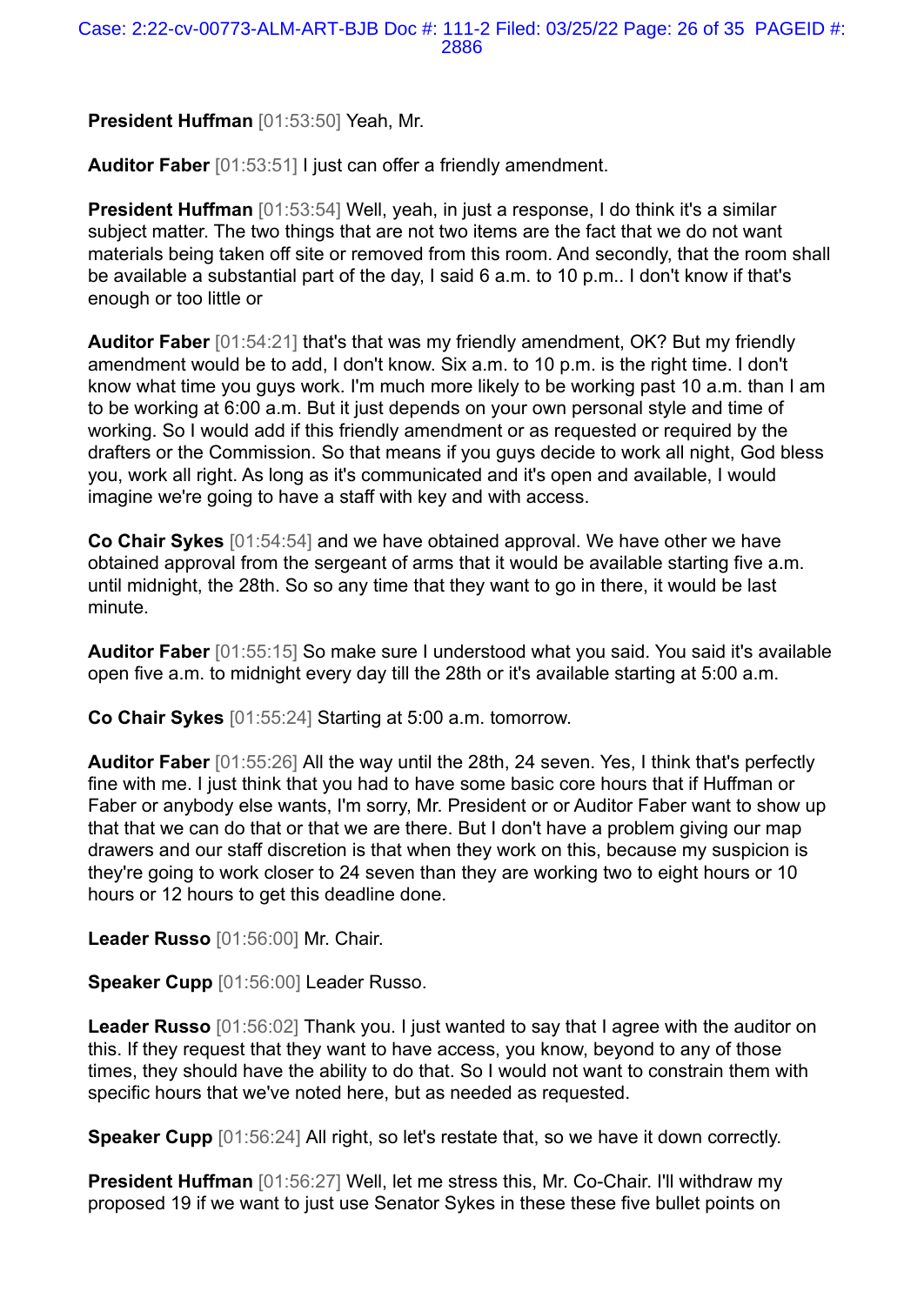Proposal D that might just that might be a better working document. And I'm fine with all of these. All of Senator Sykes proposal, the the five bullet points, if we want to enhance this in some way. By that, the main thing is I don't think materials should be removed from the room and taken to off site in any way.

**Co Chair Sykes** [01:57:04] I would agree we could add that as a friendly amendment.

**Speaker Cupp** [01:57:10] OK, we're changing North hearing room, no to what? State house room 116.

**Auditor Faber** [01:57:36] It says here they will connect their computers to individual monitors. Are we not providing them computers? Are they bringing in their own computers? Or I assume we're providing some standard computers, so we're going to have three computers. That's what I presume from our prior discussion. I'm agnostic, but I don't think these guys want to have to leave their computers.

**Co Chair Sykes** [01:57:55] I believe they asked for... You can speak for yourself.

**Michael McDonald** [01:58:01] My interpretation is we shouldn't bring our own computers into the room.

**Auditor Faber** [01:58:05] I agree.

**Speaker Cupp** [01:58:05] Correct.

**Auditor Faber** [01:58:05] So so we need to change that.

**Doug Johnson** [01:58:08] We only the only catch is is that I have about 20 local jurisdictions that have to finish there, that my team is working on finishing the redistricting the next two weeks, their deadlines April 17th. So I think I'm perfectly happy with it to say there will be nothing from this project on my computer at all. Your your staff and commissioners have full access to look at my computer if I may have it in the room in case I get a call.

**Auditor Faber** [01:58:33] And if you're doing other work on personal, I don't care about that. I mean, I don't know about the other commissioners or will give you another office that you can keep your laptop in and use it or walk out in the hall. I don't care. That would be fine, but I don't think it matters.

**Co Chair Sykes** [01:58:47] The staff has indicated if we approve the purchase of those computers here today that it would not hamper the time.

**Co Chair Sykes** [01:59:01] Do you have the motions? So moved.

**Speaker Cupp** [01:59:07] All right, we're trying to get us all down here, so I would read Bullet Point one on proposal or first bullet point on Proposal D to read the meetings of the independent map drawers will be held in the State House Room 116 and I guess through 116 of the Ohio State House would be redundant here. This will be the designated workspace for the independent map draws. The independent map drawers will have

**Auditor Faber** [01:59:44] I wouldn't say that...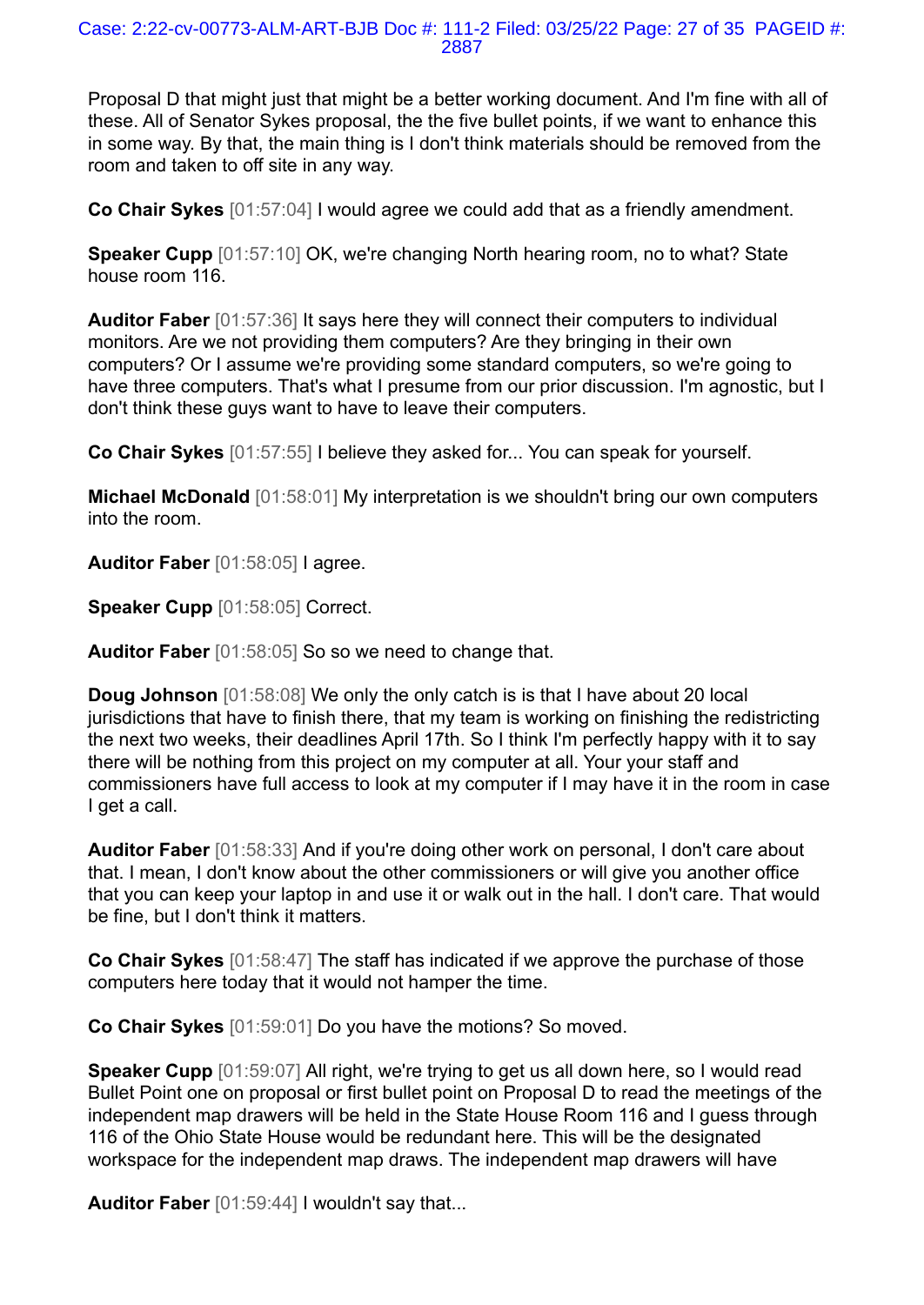**Speaker Cupp** [01:59:50] Yes, so that's already part of the standard race. But the connection of their computers, which are already going to be monitored, right? Yeah. OK, we take that out, didn't you? Yes. What was the. There were no materials shall be.

**Clerk** [02:00:14] I see what work is to be done, and it doesn't mean to say

**Speaker Cupp** [02:00:20] Or it should be done in the designated room and no materials shall be taken off site. All right, and then we're not having the time period, right? The time is requested by the drafters or do we have any time period.

**Co Chair Sykes** [02:00:42] We don't have.

**Speaker Cupp** [02:00:44] No time period. They can just establish what they are. All right. The Statehouse Ohio Government TV will live stream the map making process in Room 116. OGT will stream the map drawers wherever they're working in the room. Independent matters, communication and work with existing map. Okay, this is a separate bullet point. Independent mapmakers communication and work with existing map makers, as are four four staff and consultant. All right, the rules regarding that. Commissioners shall have unlimited access to the map drawers, but should contact both Dr. McDonald and Mr. Johnson simultaneously, the commissioners, individual mapmakers or designated staff may send proposed maps or suggestion to the independent map makers. Both independent map drawers should receive any suggestions proposed to map or partial design maps simultaneously. I don't know, is that a problem. I thought they were the ones who are supposed to do it.

**Co Chair Sykes** [02:02:11] Yeah, they're doing it. If we talk to them

**Speaker Cupp** [02:02:17] Do you want to explain the purpose of that?

**Co Chair Sykes** [02:02:19] Yeah, we want to make. We want to make sure that we communicate with. We communicated to both of them. Not that we just meet with one of them and just really one of them all the time. We all the time, every time that we communicate with them, it would be communicating with both of them at the same time.

**Speaker Cupp** [02:02:38] That's that's not the part that I'm wondering about, and that is commissioners. Individual mapmakers or designated staff may send proposed maps or suggestions to the independent mapmakers. Both independent mapmakers should receive any suggestions or or proposed map or partial design simultaneously. Is that what we're going to be doing?

**Co Chair Sykes** [02:03:01] So if they send something or email, for instance, they would email both of them.

**Speaker Cupp** [02:03:06] No, that's not. The point is, is our mapmakers going to be sending them ideas? Is that what we're envisioning? I'm just raising the question, is that what we're going to be doing?

**President Huffman** [02:03:19] Well, co-chair. If I could. Yeah. I think the I'm going to return to the language of the court. Commission shall draft and adopt an entirely new General Assembly district plan. The drafting shall occur in public and I don't have the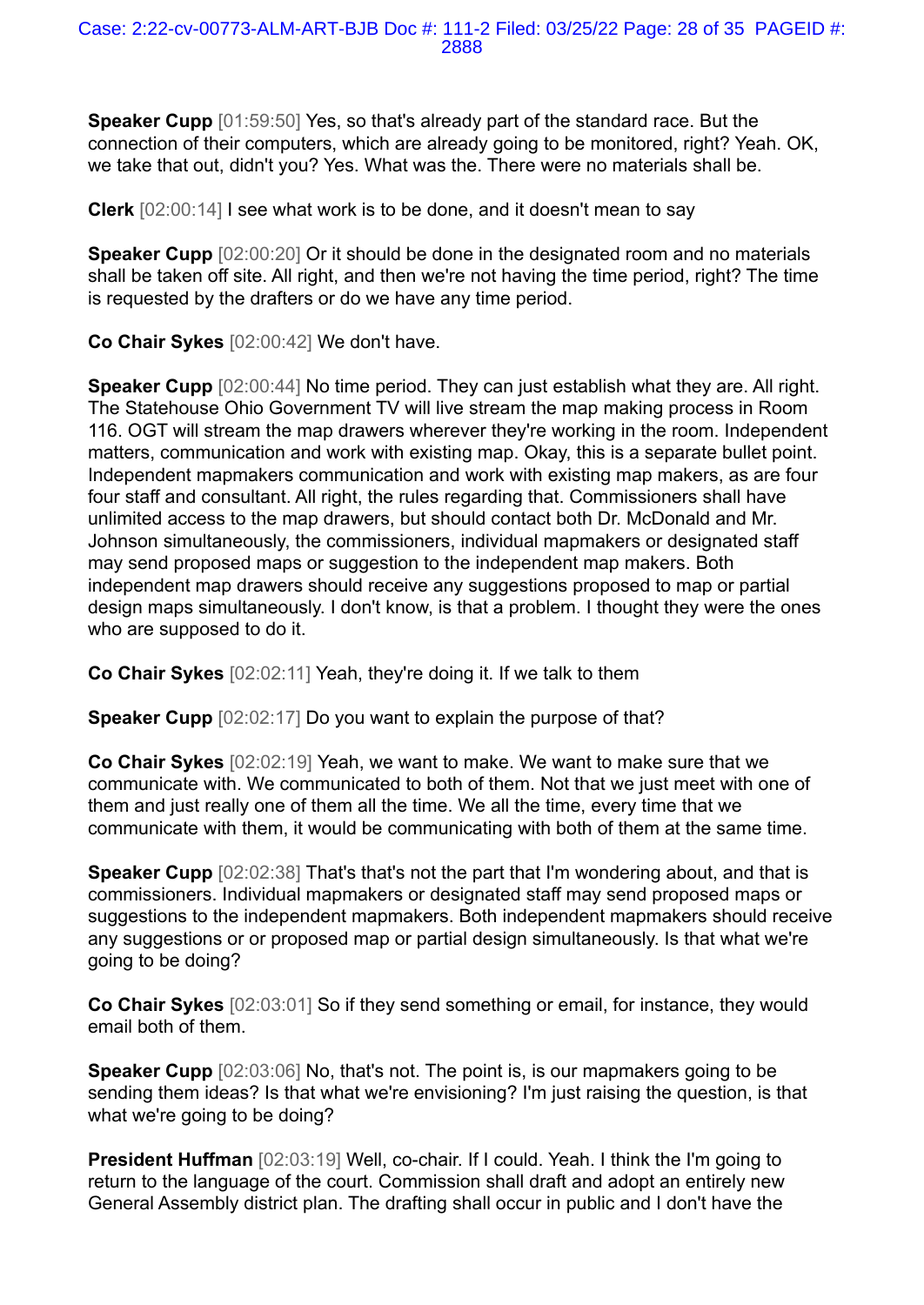Supreme Court decision. But you know, the criticism was that the caucus mapmakers, particularly the Republican Legislative Caucus mapmakers, were drawing that in fact, the commission, the seven of us and our two mapmakers should be drawing this. So I guess it seems to me that the point of having the not only all of the staff there is to provide technical assistance, perhaps explanations of certain nuances or phenomena, things like that. But actually making suggestions through our mapmakers to, I shouldn't say, our map makers. My mapmaker directly to the commission's map maker is what the court specifically is asking us not to do, that we need to tell them that. Now, you know, the question is, how does that get conveyed? And you know, I'm not sure exactly, but I I'm pretty sure that our map makers are not supposed to be telling the commission. Shouldn't say that. Our map makers are those two guys that the legislative map makers are not supposed to be telling them, here's what you should be doing. And that's that's where the line gets crossed. I think.

**Leader Russo** [02:05:01] Mr. Speaker, can I just add to that that I, I don't disagree with that at all. I think that there may be occasion where communication, whether there's a technical question that's asked. I don't know all the scenarios, but if there's a technical question, I think the intent here is any staff communication with the independent map makers should be done to both of them, not one of them. So maybe if we broaden that just communication, that might help this.

**Auditor Faber** [02:05:34] Mr. Speaker, as a reference point, it seems to me that our seven, eight people are going to be in the room with them. I expect there to be discussion as they're working on maps and in the room it's public. I think that would fully comply with the Supreme Court's order. And if you know, if there's suggestions in the room, I would frankly hope there would be because we've got people that have been dealing with this issue for over a year now that have some nuanced knowledge. If nothing else, they know where the members live and they know where the conflicts are going to be. It might be an efficiency item to have them in the room having those discussions. I don't think we ought to be sending emails or anything from outside the room, ought to be coming in. And that's why we're having people with knowledge in the room. And so I I don't have a problem deleting this entire bullet point, knowing that in the room, having discussions. If you're talking to one person about an idea and it starts to get legs, then you can talk to the other person. But as long as you're all in the same room, I don't have a problem. And I would be really shocked if we divulge into two camps. You know, this is team A in the room and team B in the room. I would think they're just going to work collaboratively.

**President Huffman** [02:06:43] Mr. Co-chair, could I just add to that? I think the I think with the flag, the signal goes up here. Red flag, maybe is mapmakers and designated staff sending proposed maps or suggestions to the independent mapmakers. So proposed maps, definitely a no no. But sending sounds like it's done by email or some other type of if it's, as the auditor said, if they're in the room and the independent staffer says, Well, look here, here's a problem with that that you may not have been aware of or, you know, this is a district that is traditionally this way or whatever it is. You know, there's lots of there's, you know, transportation corridors and there's mountains even in Ohio and things like that that may be of interest. And those things can be could communicated. But I think that all has to be done in the room and not, as we say, sent, which sounds like it's coming up over the transom, if you will.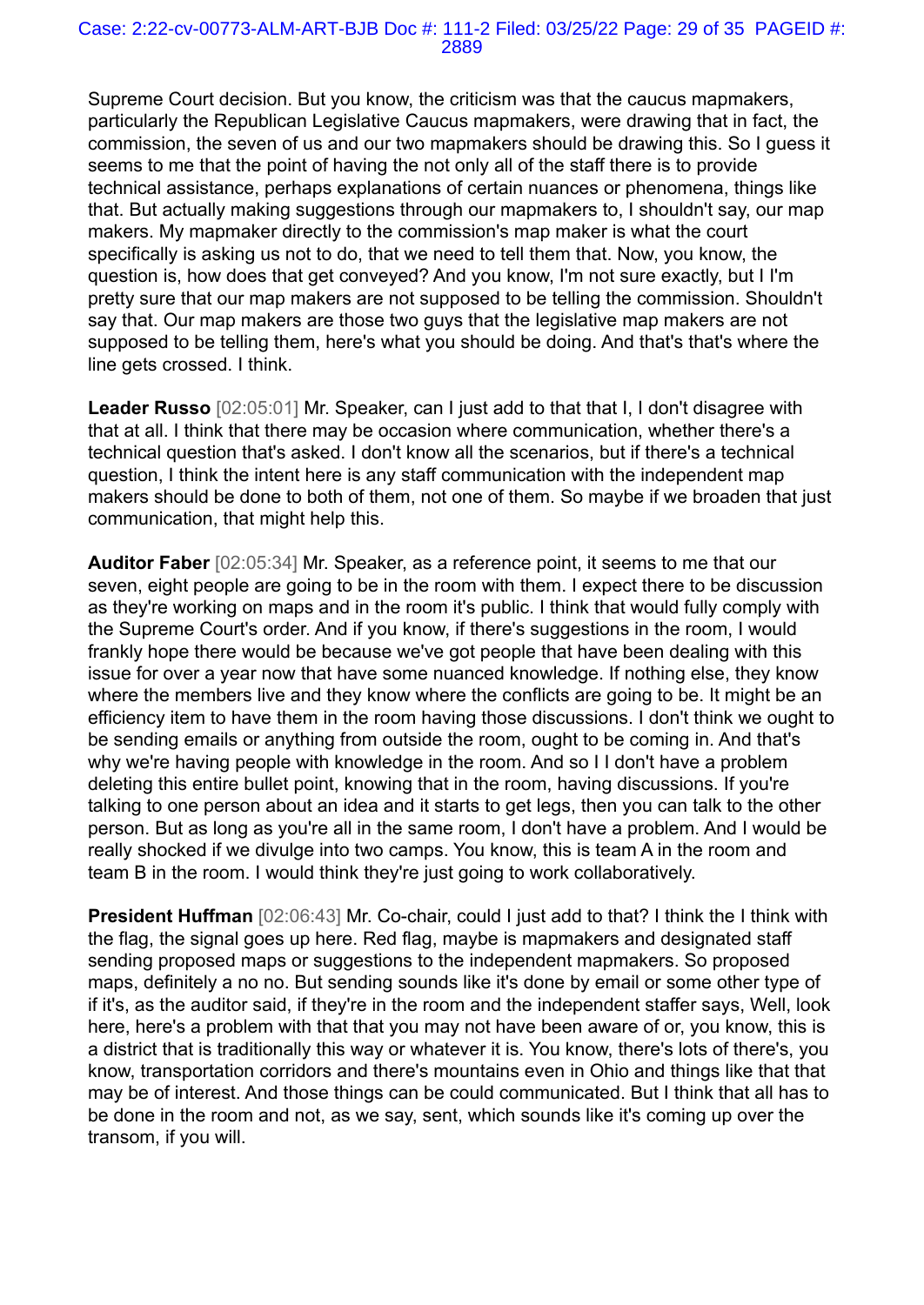#### Case: 2:22-cv-00773-ALM-ART-BJB Doc #: 111-2 Filed: 03/25/22 Page: 30 of 35 PAGEID #: 2890

**Co Chair Sykes** [02:07:50] I don't disagree at all. I think that our idea here is to make sure that they're communicating to both of them at the same time. That's that's the main main thing.

**President Huffman** [02:08:01] And that that's certainly appropriate.

**Co Chair Sykes** [02:08:09] All right. I'm not sure how to reword that on the spot here.

**Auditor Faber** [02:08:12] I suggested to be [inaudible]

**Doug Johnson** [02:08:25] Co-chairs, I think if if if in the first full point, we have commissioners, if you made that commissioners or designated staff, and then you could eliminate the second bullet point there.

**Speaker Cupp** [02:08:39] Yes. Yeah, that would work. Commissioners or designated staff.

**Co Chair Sykes** [02:08:50] I would agree.

**Speaker Cupp** [02:08:54] All right. I think we can, we could strike out the main bullet point. Independent mapmakers communication and work with existing metros and then leave the. And make the secondary bullet point the primary bullet point there that commissioners or designated staff shall have unlimited access, add the shall to the map drawers, but shall contact both, rather than should.

**Co Chair Sykes** [02:09:33] Yes.

**Speaker Cupp** [02:09:34] Contact both Dr. McDonald and Mr. Johnson simultaneously. And then strike out the second dependent or secondary bullet point.

**Co Chair Sykes** [02:09:47] Co-chair, we could take those bullet points and put numbers on them and make it 19. The first bullet points, 19

**Speaker Cupp** [02:09:54] 19

**Co Chair Sykes** [02:09:55] and then the second one 18. I mean, 20.

**Speaker Cupp** [02:09:59] Yeah, yeah. Sometimes we do seem to go backwards.

**Co Chair Sykes** [02:10:04] And then the third one, 21, 22 and 23

**Speaker Cupp** [02:10:14] 21. Progress updates to the commission of each of the commission scheduled meetings, commissioners can expect to ride feedback and guidance on independent mapdrawers in these meetings, in addition to their individual outreach to the independent mapdrawers. So is that 22 and 23 or is it

**Co Chair Sykes** [02:10:39] Yes.

**Speaker Cupp**  $[02:10:41]$  two, three, independent mapdrawer as instructed by the commission to follow the of course, we've already had that. I think so. Can we take that out of that? Like,.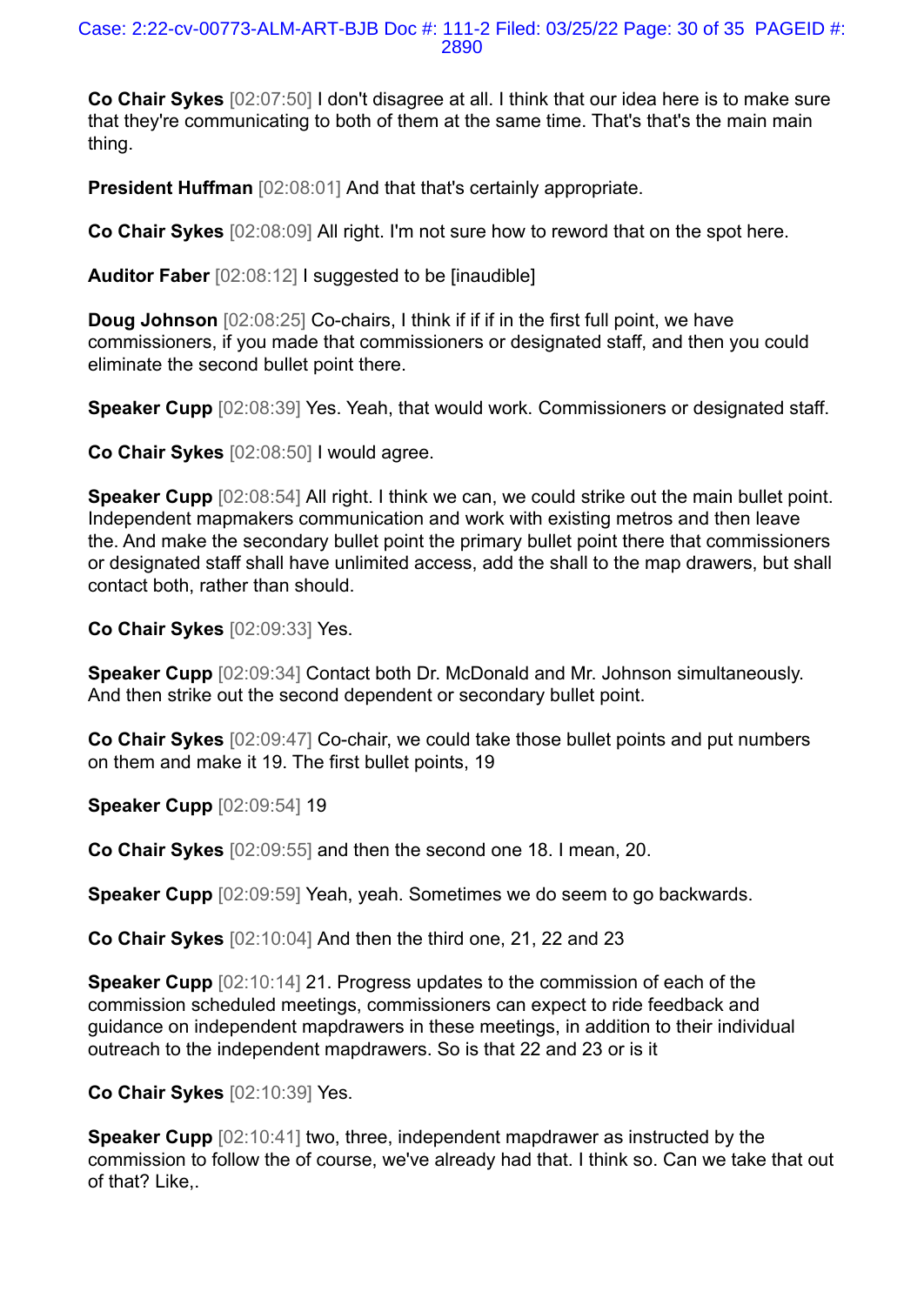#### Case: 2:22-cv-00773-ALM-ART-BJB Doc #: 111-2 Filed: 03/25/22 Page: 31 of 35 PAGEID #: 2891

**Co Chair Sykes** [02:10:50] Yes, yes.

**Speaker Cupp** [02:10:51] That's like the third time. [inaudible].

**Clerk** [02:11:02] Huffman also have the two suggestions on this time because they have no material to be taken out of there.

**Speaker Cupp** [02:11:07] I thought that was 19, but

**Clerk** [02:11:11] only 19.

**Co Chair Sykes** [02:11:12] Sub under 19.

**Speaker Cupp** [02:11:13] that's under 19.

**Clerk** [02:11:15] OK, we agreed. Oh wait. But you struck that. Do you want to make it 24 25. I can't miss it.

**Speaker Cupp** [02:11:24] All right, I made that 19 there. All right. I just want to add that to 19 from Proposal D, OK? Is that nothing taken out of the room?

**Clerk** [02:11:37] Nothing out of the room?

**Speaker Cupp** [02:11:38] OK. Well, and all. Thank you.

**Clerk** [02:11:47] He suggests it all work will be done.

**Speaker Cupp** [02:11:49] Yes, I think that's right. [inaudible] At some point it would be, no materials shall be taken off site.

**Clerk** [02:12:05] Okay. All right. All right. All right.

**Speaker Cupp** [02:12:08] Well, if I had red ink, I would circle that one. OK. I don't know if reading it makes any sense at this point. We have 19 through 24. Let me just let me just read them just over because we're not going to be able to hand them out again here tonight. 19 will be the meeting of independent map will be held in room 116 of the Ohio State House. This will be designated workspace for the independent map drawers. No materials shall be taken off site. Number 20 State House, the State House, Ohio Government TV will livestream the map making process. In, I guessRoom 116, OGT will stream the map drawers whenever they are working in the room. That's 20. 21 is commissioners or their designated staff shall have unlimited access to the map drawers, which shall contact both Dr. McDonald and Mr. Johnson simultaneously. Point 22, the independent map drawers will provide regular progress updates to the commission. Each of the commission's scheduled meetings. 23 commissioners can expect to provide feedback and guidance to the independent mapdrawers in these meetings, in addition to their individual outreach to the individual map drawers, as provided in quote, a number 21. And I think that's it. Did I cover everything?

**Co Chair Sykes** [02:13:57] Yes.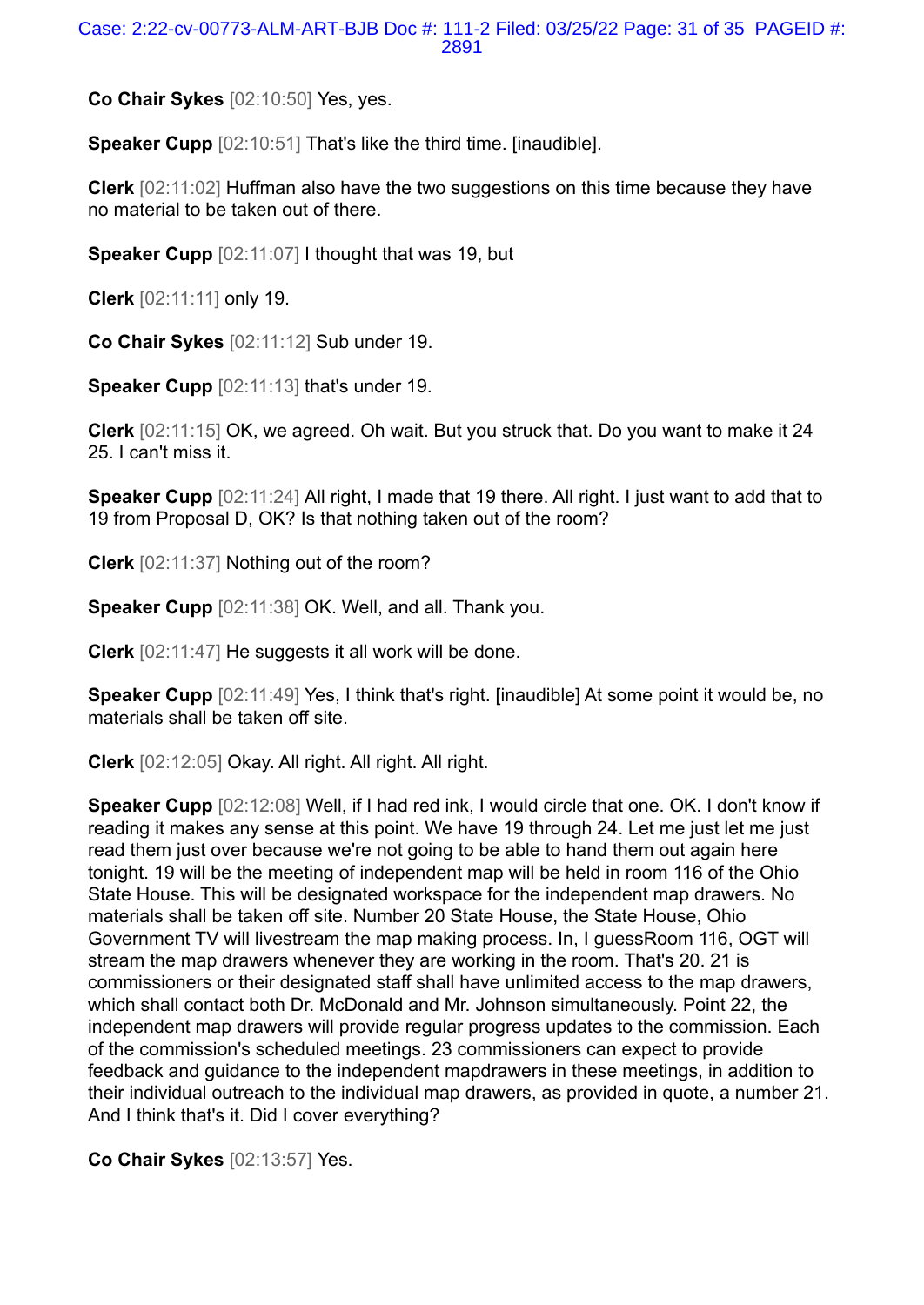**Speaker Cupp** [02:13:59] Any discussion, any objection, without objection these items and Proposal D are accepted.

**President Huffman** [02:14:10] Mr co-chair.

**Speaker Cupp** [02:14:12] Senator Huffman.

**President Huffman** [02:14:12] And roughly maybe this is all implied, or maybe not, but it's my is it the commission's understanding that only the commissioners, their staff as designated and the independent commissioners will have access physical access to this room and no other members of the public, the media, advocates whatever classification someone once put themselves in?

**Co Chair Sykes** [02:14:43] It is our understanding the room itself should be open to the public. So the public can come in and go if they wanted to observe. Not to interfere, of course not to make any statements, whether we can have a sergeant of arms there to make sure that they didn't take place. But it's the open process. We're trying to totally get away from what the appearance has been in the past. And by doing this in a hearing room, a place where we usually have, the public has access, they have them being able to come in and we can have designated hours for that. During the regular hours of the day when the State House is open.

**President Huffman** [02:15:27] I would suggest that there be a designated area for the media as there usually is space and chambers and sessions for the Legislature. Those kinds of things.

**Co Chair Sykes** [02:15:38] It's a good idea.

**Speaker Cupp** [02:15:39] Auditor Faber Auditor Faber.

**Auditor Faber** [02:15:41] My only suggestion again, my understanding is a fairly small room. And my guess is OGT could could create a satellite viewing location right next door or right in another room so that you don't actually have the crowds and the interaction, direct or indirect. I would say if OGT puts monitors in viewing right next door, I would think that would take care of everybody's concern. And OGT is shaking his head that that seems to be something they're used to. Hate to say it's an overflow location, but it would be the flow location.

**Speaker Cupp** [02:16:18] Public access will be available in a nearby room. Where video from the work room will be broadcast. I think I should say public access will only be available in the nearby room where the video from the work room will be broadcast, which is like an overflow. And any objective any further discussion on that point, there will be No. 24. Any objection? Without objection, it will be accepted. All right. Is there further business to come before the alright. I would ask Auditor Faber, you raised the issue about conflict of interest disclosure form. Do you have a forum that we can give to the consultants for that to be accomplished?

**Auditor Faber** [02:17:43] I don't have a specific form. I would think that the consultants both have had to fill out conflict of interest forms in previous work. If not, we can ask the Attorney General's Office to draft one that we send to them to two relatively quick order. But the short answer is is that we just I think we have an obligation to make sure that there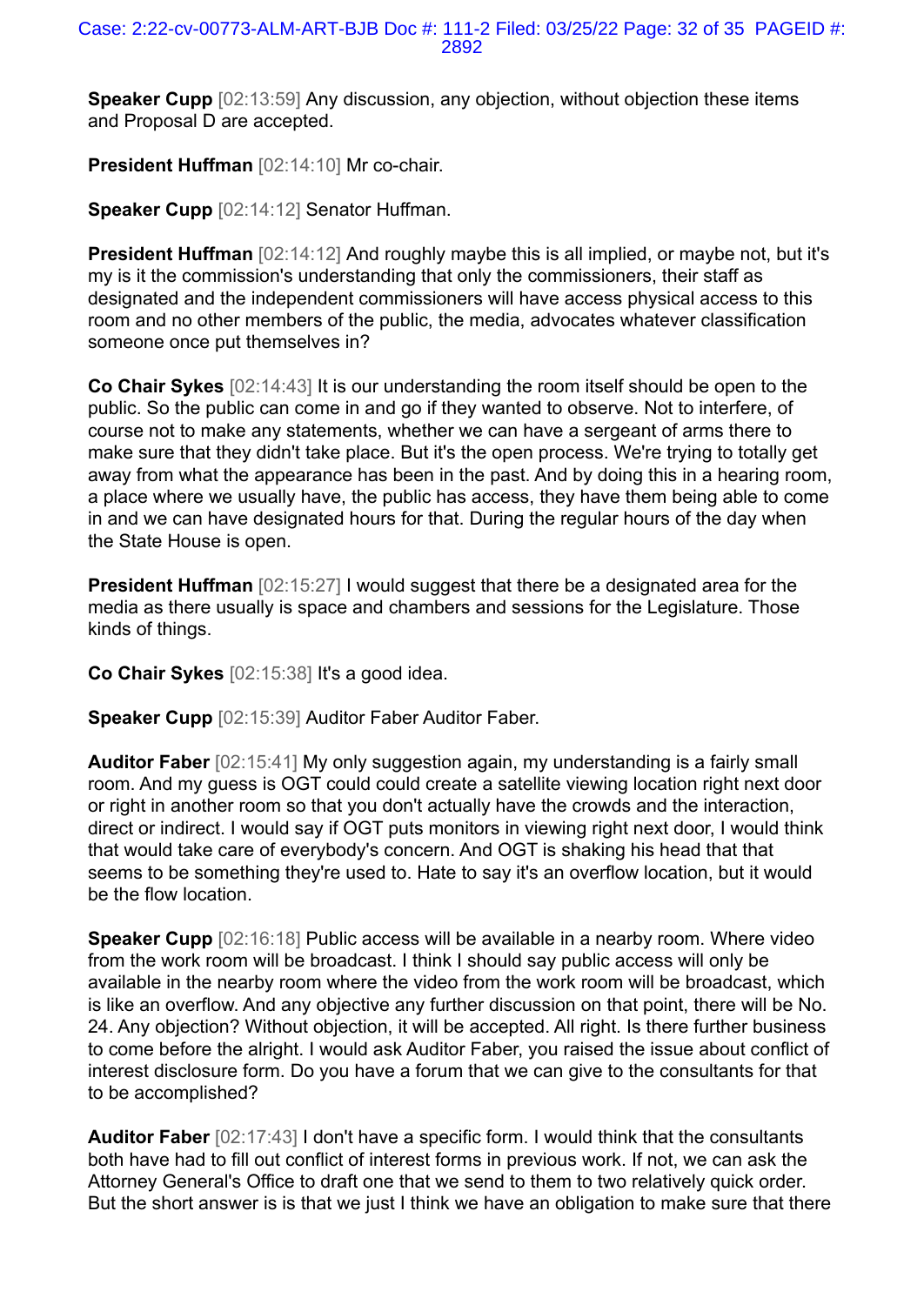#### Case: 2:22-cv-00773-ALM-ART-BJB Doc #: 111-2 Filed: 03/25/22 Page: 33 of 35 PAGEID #: 2893

are no conflicts of interest or at least to have them disclosed so that we can waive them as you start working. It's a little late in the day to do that, but the fact is is we just want to be aware of your conflicts with anybody who is engaged in any of this litigation, any of the parties in the past, any of the parties that have done similar things direct or indirectly. And my big concern is is that you've agreed you're not going to communicate with anybody but us. that takes care most of my concerns about conflicts directly or indirectly. But I do think we have an obligation. Both of you have done work for people on this issue for a while. And so from that perspective, I do not have a forum. Does anybody have a forum to say? I don't know if there is a forum usually in litigation, you're just required to disclose all of your conflicts with people who are parties, and you may not even know who all the parties are, but it's essentially the people who are engaged in this type of activity in the last ten years. If you disclosed to us or have your offices disclose to us, who you've done work for and who the lawyers were that hired you and the lawyers that were involved. Most of that's going to include anybody we're concerned about. If not, we can ask our wonderful attorney general to create some kind of official formal document, but I don't know that we need to go to that detail.

**Michael McDonald** [02:19:21] I can tell you right now I'm not. I have no conflict with it. I'm not working with anybody. As to my knowledge, that's working.

**Co Chair Sykes** [02:19:29] As you recall.

**Michael McDonald** [02:19:29] As I recall, but to my knowledge on, I don't I don't believe I am. And if you want 10 years of history of all of my activity, I did not bring that with me. That would be on my home computer to go through all my files to get all that information so I would not be able to comply with that disclosure.

**Doug Johnson** [02:19:57] I believe you all have my resumé that's about a year old, but it has all the litigation that I believe would have crossed paths to think involved in this case. There's there's a local school district in California. That's a new case I'm working on, but that won't involve anyone. It's anywhere near here that's just local San Diego school attorneys. So, no, I don't have any conflicts other than what's in the list of past cases in there. And you all probably know better who the legal counsel were in those cases than I do. And whether or not any of them are involved in this.

**President Huffman** [02:20:33] Mr. Co-Chair, your your wise and able clerk pointed out that we did not go back. We did not adopt number three on Proposal A. And the only proposed change was striking the number six and inserting a number three. However, since the objections to 14 through 16 were withdrawn, I think number three, there aren't any objections to it. So I would just move that number three on proposal A also be adopted right?

**Speaker Cupp** [02:21:02] Is there any discussion on accepting number three and Proposal A. Was there any objection to that objection that will be also accepted?

**President Huffman** [02:21:13] Thank you.

**Speaker Cupp** [02:21:15] All right, thank you for that one.

**Doug Johnson** [02:21:19] Co-chairs, if I may. One other question, know not going to handle this as a commissioner, just let us know afterwards. But it would be good for us to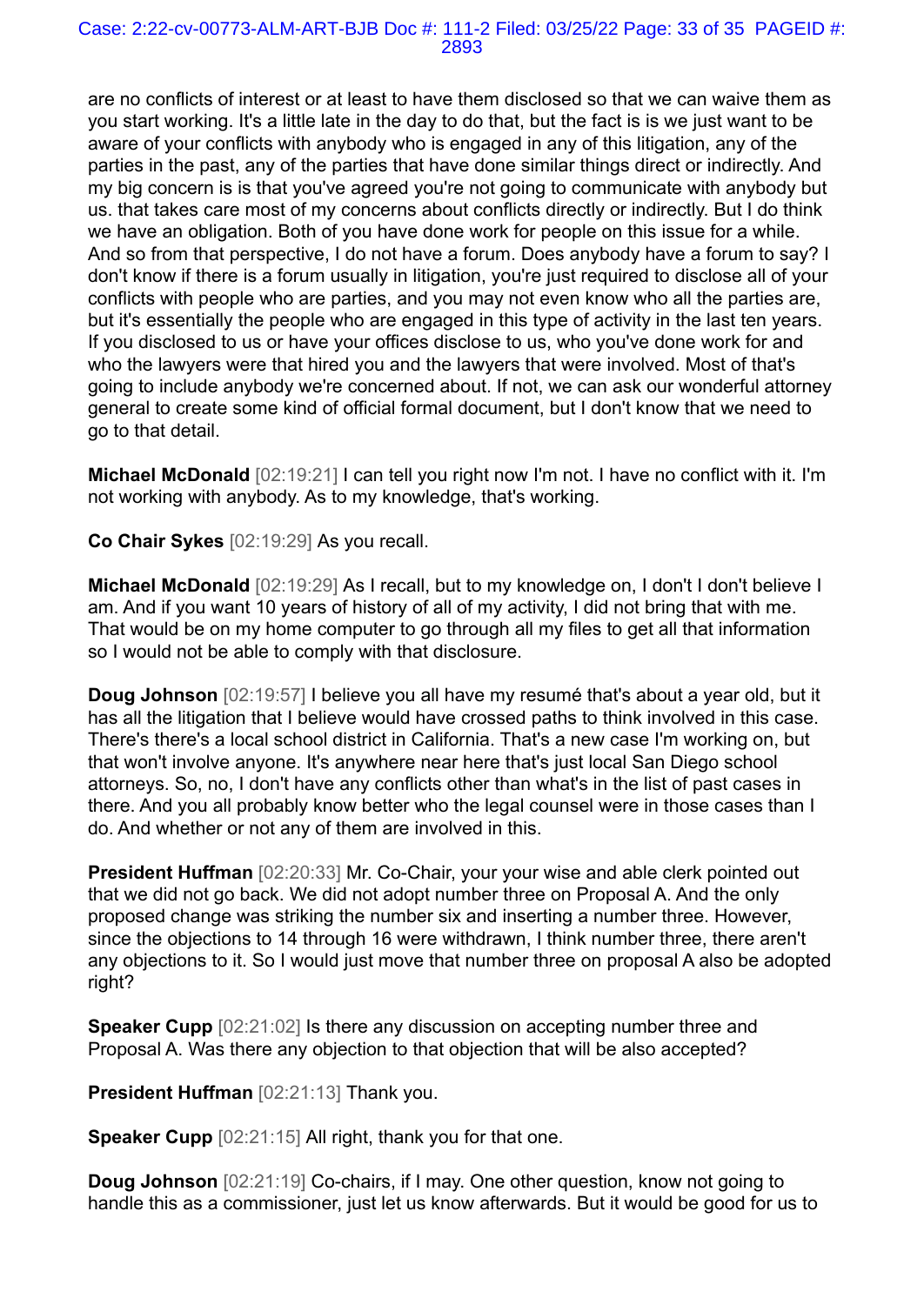get a list of who are the designated staff people. And then probably from that list, if we reach a point where we need to reach out to the commission and say we have a dispute we want to resolve, who is it that we give that official notice to? So can you let us know as a commissioner just after this?

**Speaker Cupp** [02:21:42] Yeah, I think we'll just give you that information in writing. So you'll you'll have it and that'll be their contact information. So, Dr. Johnson, I apologize. I've called you, Mr. Johnson, and you're also a doctor. So.

**Doug Johnson** [02:21:57] OK.

**Co Chair Sykes** [02:21:57] Do you know where Room 116 is?

**Speaker Cupp** [02:22:02] All right. I think Co-Chair has a motion about being able to get equipment so that they can start to work.

**Co Chair Sykes** [02:22:09] I would move that we approve the expense of purchasing desktop computers, two of them, and also licenses the required requisite licenses that they may need in the software.

**Speaker Cupp** [02:22:26] Is there a second?

**President Huffman** [02:22:28] Second.

**Speaker Cupp** [02:22:29] It's been moved and seconded. Is there any discussion? Is there any objection to the motion? Hearing no objection, the motion is adopted unanimously. [inaudible] So let's talk about our next meeting. Our meeting is in here in here somewhere. Seven o'clock tomorrow. It's at seven o'clock tomorrow evening. It's either virtual or in-person or in-person virtual option. And we anticipate that we'll need to meet before then.

**Co Chair Sykes** [02:23:29] We do?

**Speaker Cupp** [02:23:29] No. do we anticipate that we'll meet it, maybe before the so we have all of the open meeting requirements met, that's my only concern.

**Co Chair Sykes** [02:23:38] So we could recess if we did need to do that if we thought that was proper. But we do have on the schedule seven o'clock. Yes, and it will be in-person meeting with the virtual option for any member that would like to participate virtually. That would be available to them.

**Speaker Cupp** [02:23:57] All right. I suggest we recess in case we need to convene more quickly and we wouldn't. I would least give everybody an hour or two before we had if we had to assemble before seven o'clock tomorrow evening.

**Co Chair Sykes** [02:24:14] I think this would be helpful for us to try to stay on point. Are there in the decisions that we have to make or issues we have to deal with will have the ability to do that.

**Speaker Cupp** [02:24:28] All right. So do I hear a motion to recess until tomorrow?